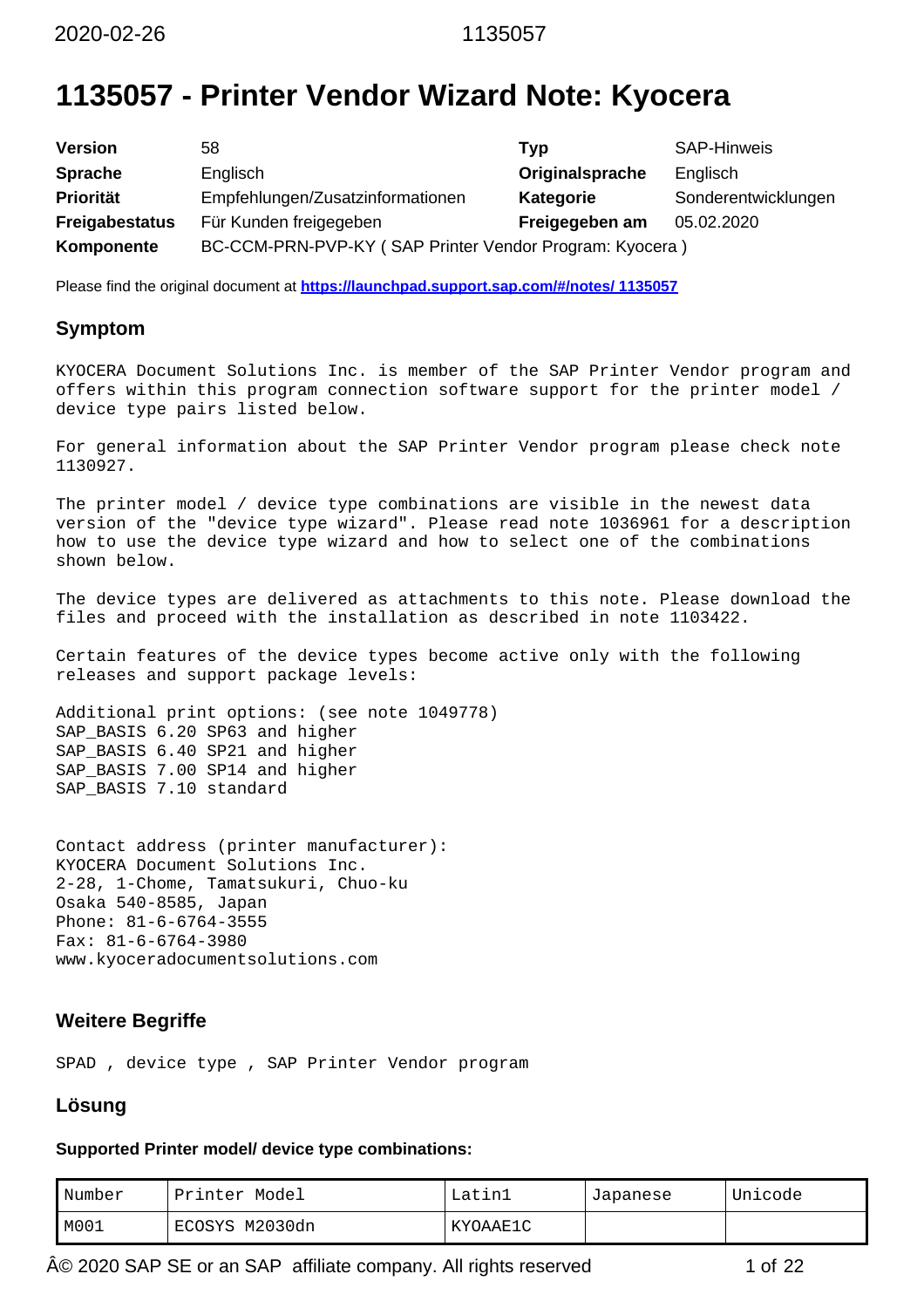| M002 | ECOSYS M2030dn PN | KYOAAE1C |          |          |
|------|-------------------|----------|----------|----------|
| M003 | ECOSYS M2035dn    | KYOAAE1C |          |          |
| M004 | ECOSYS M2040dn    | KYOAA01C |          | KYOAAOUC |
| M005 | ECOSYS M2135dn    | KYOAA01C |          | KYOAAOUC |
| M006 | ECOSYS M2235dn    | KYOAA01C |          | KYOAAOUC |
| M007 | ECOSYS M2530dn    | KYOAAE1C |          |          |
| M008 | ECOSYS M2535dn    | KYOAAE1C |          |          |
| M009 | ECOSYS M2540dn    | KYOAA01C |          | KYOAAOUC |
| M010 | ECOSYS M2540dw    |          | KYOAAOJC |          |
| M011 | ECOSYS M2635dn    | KYOAA01C |          | KYOAAOUC |
| M012 | ECOSYS M2640idw   | KYOAA01C | KYOAAOJC | KYOAAOUC |
| M013 | ECOSYS M2735dn    | KYOAA01C |          | KYOAAOUC |
| M014 | ECOSYS M2735dw    | KYOAA01C |          | KYOAAOUC |
| M015 | ECOSYS M2835dn    | KYOAA01C |          | KYOAAOUC |
| M016 | ECOSYS M3040dn    | KYOAAH1C |          |          |
| M017 | ECOSYS M3040idn   | KYOAAH1C |          |          |
| M018 | ECOSYS M3145dn    | KYOAAS1C | KYOAASJC | KYOAASUC |
| M019 | ECOSYS M3145idn   | KYOAAS1C | KYOAASJC | KYOAASUC |
| M020 | ECOSYS M3540dn    | KYOAAH1C |          |          |
| M021 | ECOSYS M3540idn   | KYOAAH1C |          |          |
| M022 | ECOSYS M3550idn   | KYOAAH1C |          |          |
| M023 | ECOSYS M3560idn   | KYOAAH1C |          |          |
| M024 | ECOSYS M3645dn    | KYOAAS1C | KYOAASJC | KYOAASUC |
| M025 | ECOSYS M3645idn   | KYOAAS1C | KYOAASJC | KYOAASUC |
| M026 | ECOSYS M3655idn   | KYOAAS1C | KYOAASJC | KYOAASUC |
| M027 | ECOSYS M3660idn   | KYOAAS1C | KYOAASJC | KYOAASUC |
| M028 | ECOSYS M3860idn   | KYOAAS1C | KYOAASJC | KYOAASUC |
| M029 | ECOSYS M3860idnf  | KYOAAX1C |          | KYOAAXUC |
| M030 | ECOSYS M4125idn   | KYOAAU1C |          | KYOAAUUC |
| M031 | ECOSYS M4132idn   | KYOAAU1C |          | KYOAAUUC |
| M032 | ECOSYS M5521cdn   | KYOAAR1C |          | KYOAARUC |
| M033 | ECOSYS M5521cdw   | KYOAAR1C |          | KYOAARUC |
| M034 | ECOSYS M5526cdn   | KYOAAR1C |          | KYOAARUC |
| M035 | ECOSYS M5526cdw   | KYOAAR1C | KYOAARJC | KYOAARUC |
| M036 | ECOSYS M6026cdn   | KYOAAE1C |          |          |
| M037 | ECOSYS M6026cidn  | KYOAAE1C |          |          |
| M038 | ECOSYS M6030cdn   | KYOAAO1C |          | KYOAAOUC |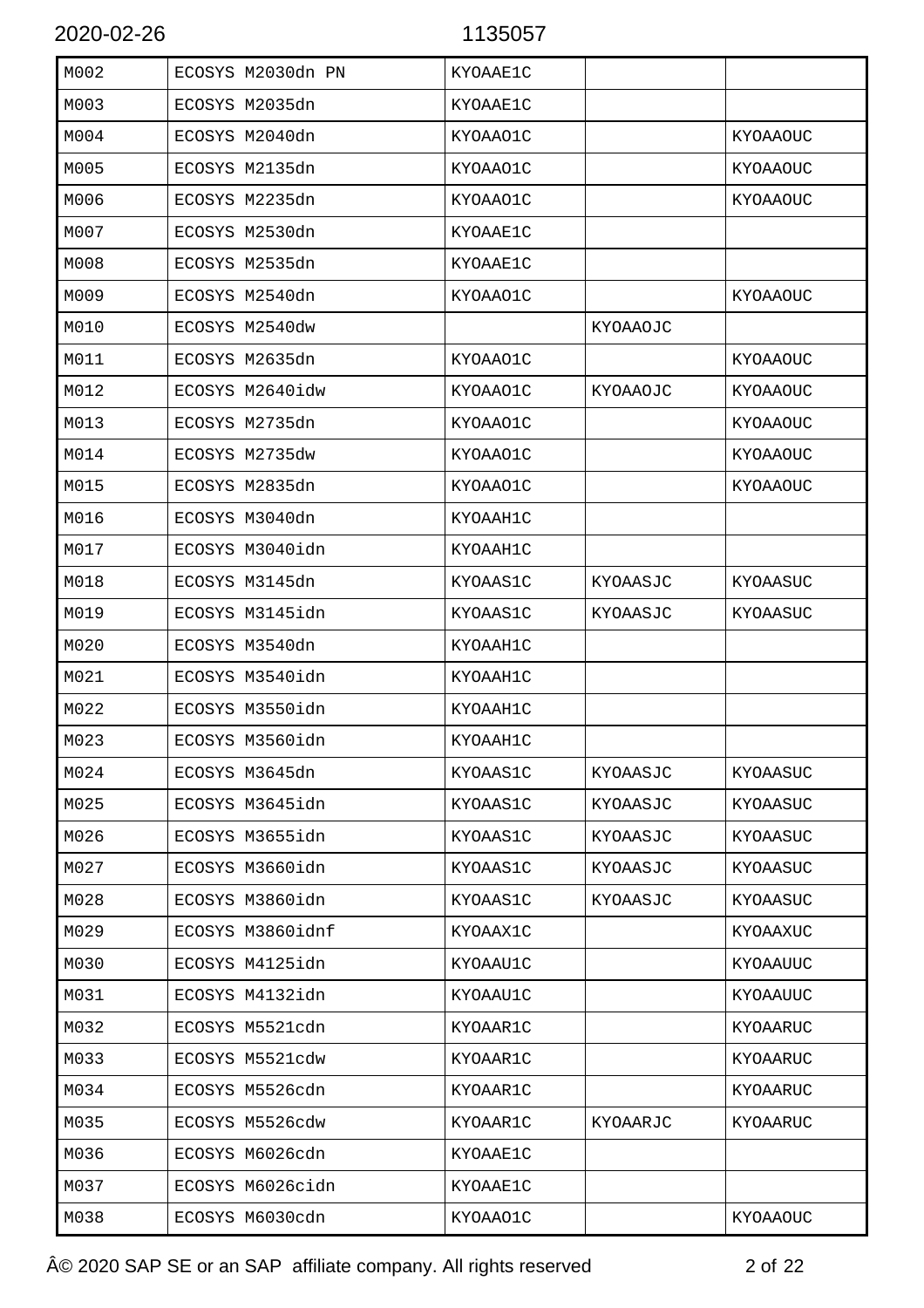| M039        | ECOSYS M6035cidn | KYOAAO1C |          | KYOAAOUC        |
|-------------|------------------|----------|----------|-----------------|
| M040        | ECOSYS M6230cidn | KYOAAT1C |          | KYOAATUC        |
| M041        | ECOSYS M6235cidn | KYOAAT1C |          | KYOAATUC        |
| M042        | ECOSYS M6530cdn  | KYOAAO1C | KYOAAOJC | KYOAAOUC        |
| M043        | ECOSYS M6535cidn | KYOAA01C |          | KYOAAOUC        |
| M044        | ECOSYS M6526cdn  | KYOAAE1C |          |                 |
| M045        | ECOSYS M6526cidn | KYOAAE1C |          |                 |
| M046        | ECOSYS M6630cidn | KYOAAT1C |          | KYOAATUC        |
| M047        | ECOSYS M6635cidn | KYOAAT1C | KYOAATJC | KYOAATUC        |
| M048        | ECOSYS M8124cidn | KYOAAU1C |          | KYOAAUUC        |
| M049        | ECOSYS M8130cidn | KYOAAU1C |          | KYOAAUUC        |
| Number      | Printer Model    | Latin1   | Japanese | Unicode         |
| <b>P001</b> | ECOSYS P2035d    | KYOAAH1C |          |                 |
| P002        | ECOSYS P2040dn   | KYOAAO1C |          | KYOAAOUC        |
| P003        | ECOSYS P2040dw   | KYOAA01C | KYOAAOJC | KYOAAOUC        |
| P004        | ECOSYS P2135d    | KYOAAH1C |          |                 |
| P005        | ECOSYS P2135dn   | KYOAAH1C |          |                 |
| P006        | ECOSYS P2235dn   | KYOAAO1C |          | KYOAAOUC        |
| P007        | ECOSYS P2235dw   | KYOAAO1C |          | <b>KYOAAOUC</b> |
| P008        | ECOSYS P2335d    | KYOAAO1C |          | KYOAAOUC        |
| P009        | ECOSYS P2335dn   | KYOAAO1C |          | KYOAAOUC        |
| <b>P010</b> | ECOSYS P2335dw   | KYOAAO1C |          | KYOAAOUC        |
| <b>P011</b> | ECOSYS P3045dn   | KYOAAS1C | KYOAASJC | KYOAASUC        |
| P012        | ECOSYS P3050dn   | KYOAAS1C |          | KYOAASUC        |
| P013        | ECOSYS P3055dn   | KYOAAS1C |          | KYOAASUC        |
| P014        | ECOSYS P3060dn   | KYOAAS1C | KYOAASJC | KYOAASUC        |
| P015        | ECOSYS P3145dn   | KYOAAS1C | KYOAASJC | KYOAASUC        |
| P016        | ECOSYS P3150dn   | KYOAAS1C | KYOAASJC | KYOAASUC        |
| P017        | ECOSYS P3155dn   | KYOAAS1C | KYOAASJC | KYOAASUC        |
| P018        | ECOSYS P3260dn   | KYOAAS1C | KYOAASJC | KYOAASUC        |
| P019        | ECOSYS P4040dn   | KYOAAN1C | KYOAANJC | KYOAANUC        |
| P020        | ECOSYS P4060dn   | KYOAAQ1C |          | KYOAAQUC        |
| P021        | ECOSYS P5021cdn  | KYOAAR1C |          | KYOAARUC        |
| P022        | ECOSYS P5021cdw  | KYOAAR1C |          | KYOAARUC        |
| P023        | ECOSYS P5026cdn  | KYOAAR1C |          | KYOAARUC        |
| P024        | ECOSYS P5026cdw  | KYOAAR1C | KYOAARJC | KYOAARUC        |
| P025        | ECOSYS P6021cdn  | KYOAAD1C |          |                 |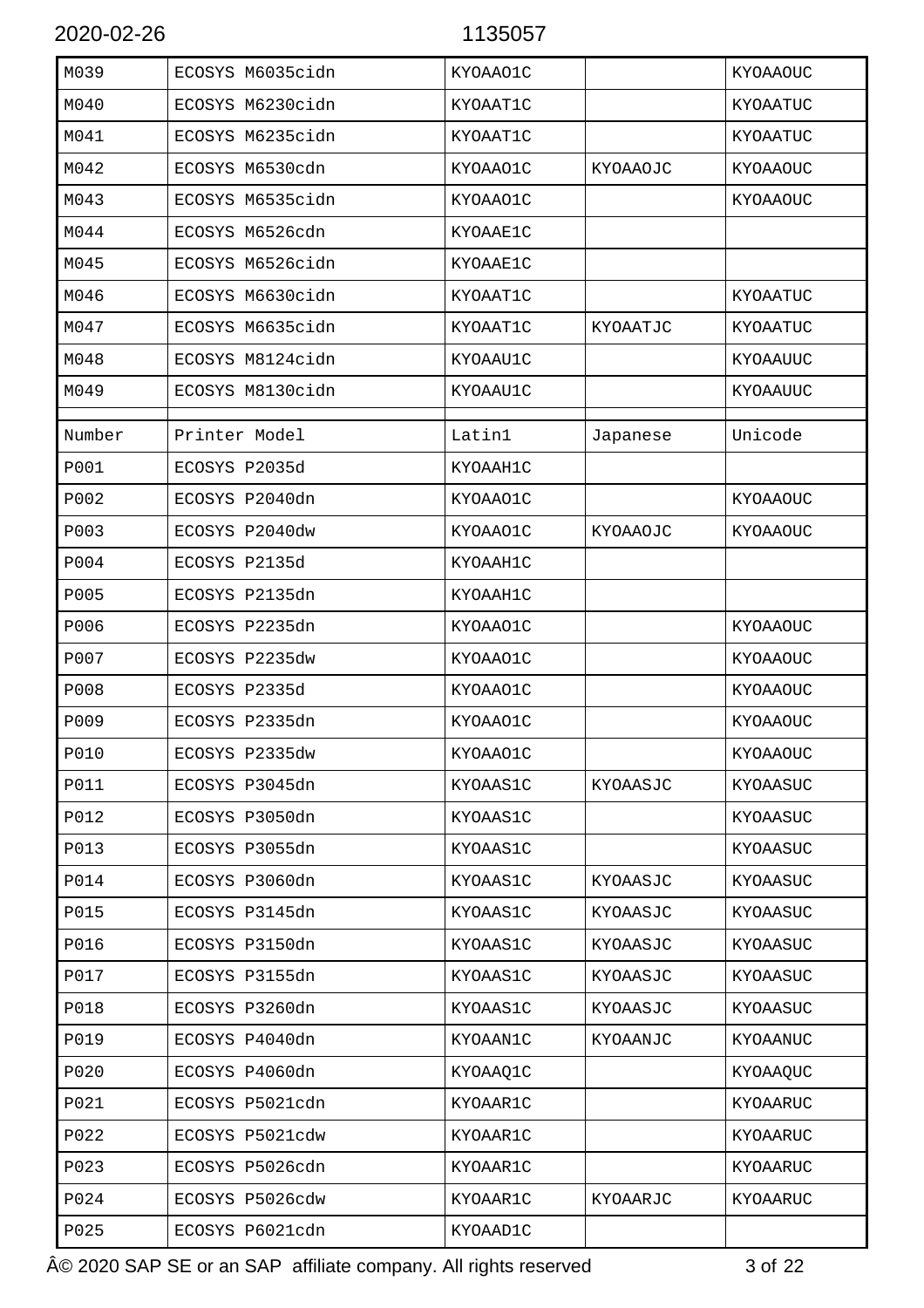| P026   | ECOSYS P6026cdn | KYOAAD1C |          |          |
|--------|-----------------|----------|----------|----------|
| P027   | ECOSYS P6030cdn | KYOAAD1C |          |          |
| P028   | ECOSYS P6035cdn | KYOAAO1C |          | KYOAAOUC |
| P029   | ECOSYS P6130cdn | KYOAAO1C | KYOAAOJC | KYOAAOUC |
| P030   | ECOSYS P6230cdn | KYOAAT1C | KYOAATJC | KYOAATUC |
| P031   | ECOSYS P6235cdn | KYOAAT1C |          | KYOAATUC |
| P032   | ECOSYS P7035cdn | KYOAAD1C |          |          |
| P033   | ECOSYS P7040cdn | KYOAAO1C | KYOAAOJC | KYOAAOUC |
| P034   | ECOSYS P7240cdn | KYOAAT1C | KYOAATJC | KYOAATUC |
| P035   | ECOSYS P8060cdn | KYOAAQ1C | KYOAAQJC | KYOAAQUC |
| Number | Printer Model   | Latinl   | Japanese | Unicode  |
| F001   | FS-1028MFP      | KYOAAE1C |          |          |
| F002   | FS-1030MFP      | KYOAAE1C |          |          |
| F003   | FS-1035MFP      | KYOAAE1C |          |          |
| F004   | FS-1100         | KYOAAA1C |          |          |
| F005   | FS-1120D        | KYOAAA1C |          |          |
| F006   | FS-1128MFP      | KYOAAE1C |          |          |
| F007   | FS-1130MFP      | KYOAAE1C |          |          |
| F008   | FS-1135MFP      | KYOAAE1C |          |          |
| F009   | FS-1300D        | KYOAAA1C |          |          |
| F010   | FS-1320D        | KYOAAA1C |          |          |
| F011   | FS-1350DN       | KYOAAA1C |          |          |
| F012   | FS-1370DN       | KYOAAA1C |          |          |
| F013   | FS-2000D        | KYOAAA1C |          |          |
| F014   | FS-2020D        | KYOAAA1C |          |          |
| F015   | $FS-2100D$      | KYOAAH1C |          | KYOAANUC |
| F016   | $FS-2100DN$     | KYOAAH1C |          | KYOAANUC |
| F017   | FS-C2026MFP     | KYOAAD1C |          |          |
| F018   | $FS-C2026MFP+$  | KYOAAD1C |          |          |
| F019   | FS-C2126MFP     | KYOAAD1C |          |          |
| F020   | FS-C2126MFP+    | KYOAAD1C |          |          |
| F021   | FS-C2526MFP     | KYOAAD1C |          |          |
| F022   | FS-C2626MFP     | KYOAAD1C |          |          |
| F023   | FS-3040MFP      | KYOAAE1C |          |          |
| F024   | FS-3040MFP+     | KYOAAE1C |          |          |
| F025   | FS-3140MFP      | KYOAAE1C |          |          |
| F026   | FS-3140MFP+     | KYOAAE1C |          |          |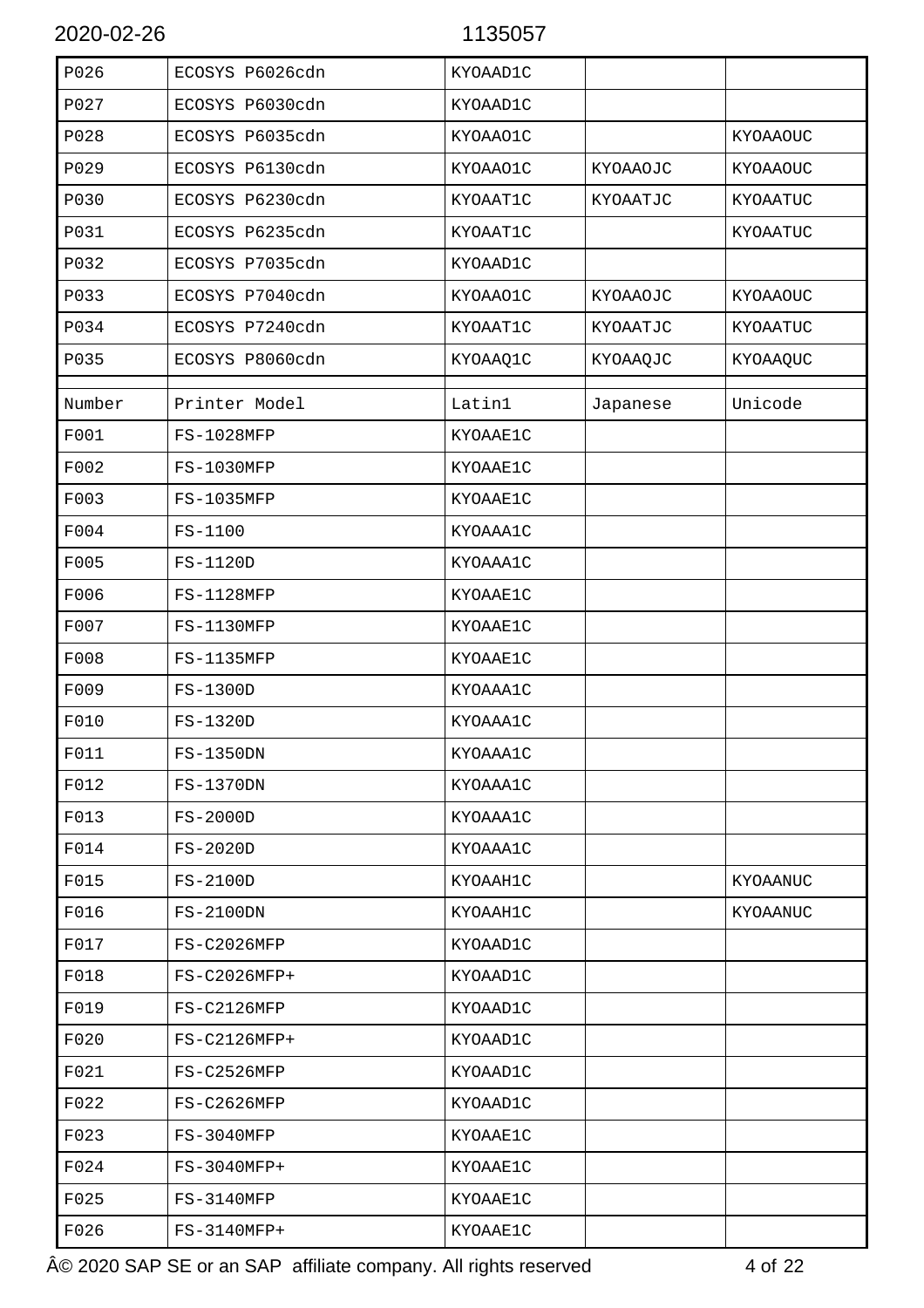| F027   | FS-3540MFP        | KYOAAE1C |          |          |
|--------|-------------------|----------|----------|----------|
| F028   | FS-3640MFP        | KYOAAE1C |          |          |
| F029   | FS-3900DN         | KYOAAA1C |          |          |
| F030   | FS-3920DN         | KYOAAA1C |          |          |
| F031   | $FS-4000DN$       | KYOAAA1C |          |          |
| F032   | FS-4020DN         | KYOAAA1C |          |          |
| F033   | FS-4100DN         | KYOAAH1C |          | KYOAANUC |
| F034   | $FS-4200DN$       | KYOAAH1C |          | KYOAANUC |
| F035   | FS-4300DN         | KYOAAH1C |          | KYOAANUC |
| F036   | FS-C5100DN        | KYOAAD1C |          |          |
| F037   | <b>FS-C5150DN</b> | KYOAAD1C |          |          |
| F038   | <b>FS-C5200DN</b> | KYOAAD1C |          |          |
| F039   | FS-C5250DN        | KYOAAD1C |          |          |
| F040   | FS-C5300DN        | KYOAAD1C |          |          |
| F041   | <b>FS-C5350DN</b> | KYOAAD1C |          |          |
| F042   | FS-C5400DN        | KYOAAD1C |          |          |
| F043   | FS-6025MFP        | KYOAAI1C |          |          |
| F044   | FS-6030MFP        | KYOAAI1C |          |          |
| F045   | FS-6525MFP        | KYOAAI1C |          |          |
| F046   | FS-6530MFP        | KYOAAI1C |          |          |
| F047   | FS-6950DN         | KYOAAA1C |          |          |
| F048   | <b>FS-6970DN</b>  | KYOAAA1C |          |          |
| F049   | FS-C8020MFP       | KYOAAD1C |          |          |
| F050   | FS-C8025MFP       | KYOAAD1C |          |          |
| F051   | FS-C8500DN        | KYOAAF1C |          |          |
| F052   | FS-C8520MFP       | KYOAAI1C |          |          |
| F053   | FS-C8525MFP       | KYOAAI1C |          |          |
| F054   | FS-C8600DN        | KYOAAM1C |          |          |
| F055   | FS-C8650DN        | KYOAAM1C |          |          |
| F056   | FS-9100DN         | KYOAAB1C |          |          |
| F057   | FS-9120DN         | KYOAAB1C |          |          |
| F058   | FS-9130DN         | KYOAAB1C |          |          |
| F059   | FS-9500DN         | KYOAAB1C |          |          |
| F060   | FS-9520DN         | KYOAAB1C |          |          |
| F061   | FS-9530DN         | KYOAAB1C |          |          |
| Number | Printer Model     | Latin1   | Japanese | Unicode  |
| K001   | KM-2810           | KYOAAE1C |          |          |
|        |                   |          |          |          |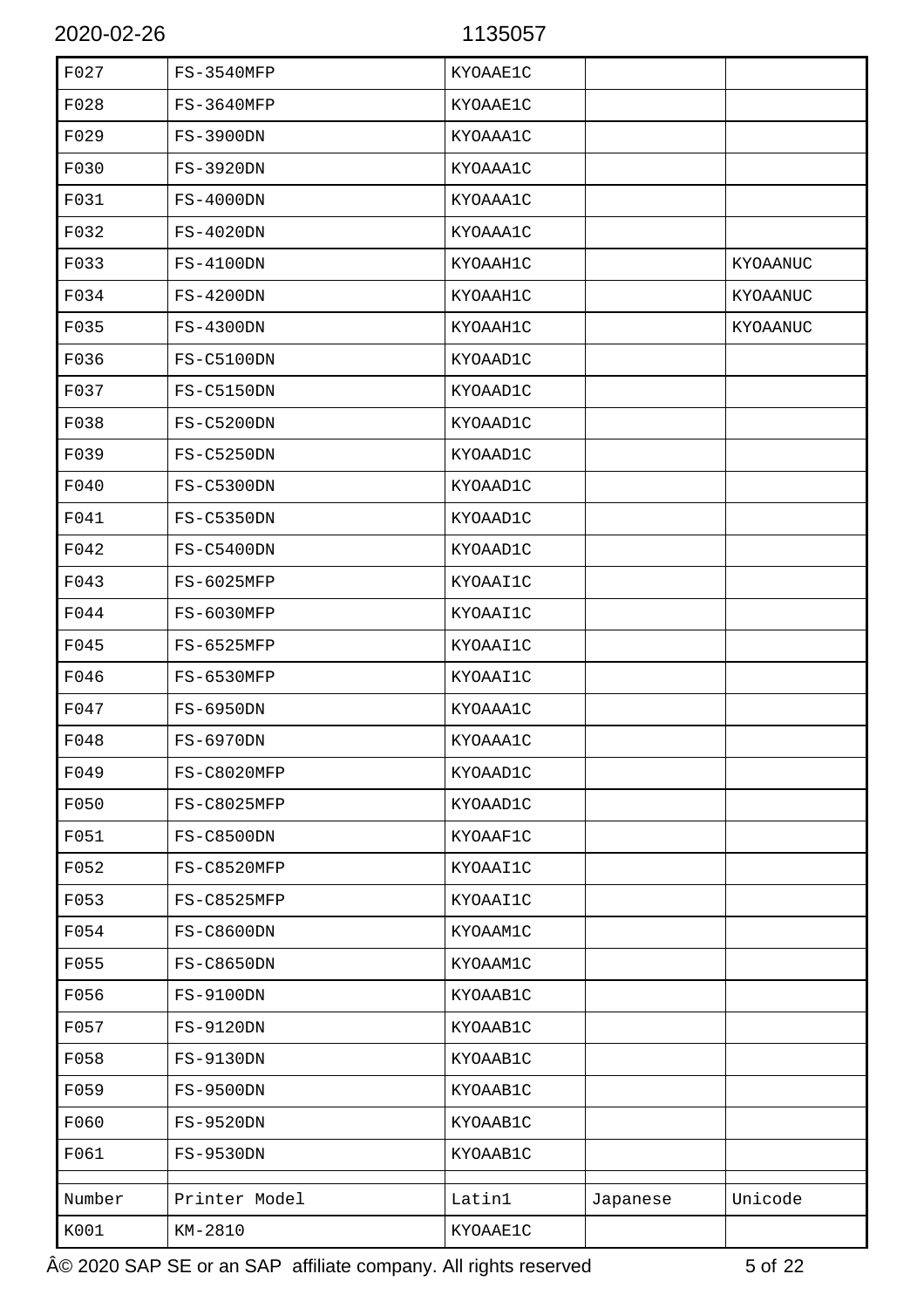| K002   | KM-2820        | KYOAAE1C |          |         |
|--------|----------------|----------|----------|---------|
| K003   | KM-3050        | KYOAAC1C |          |         |
| K004   | KM-4050        | KYOAAC1C |          |         |
| K005   | KM-5050        | KYOAAC1C |          |         |
| K006   | KM-6030        | KYOAAC1C |          |         |
| K007   | KM-8030        | KYOAAC1C |          |         |
| Number | Printer Model  | Latin1   | Japanese | Unicode |
| L001   | LS-1028MFP     |          | KYOAAEJC |         |
| L002   | LS-1035MFP     |          | KYOAAEJC |         |
| L003   | LS-1128MFP     |          | KYOAAEJC |         |
| L004   | LS-1135MFP     |          | KYOAAEJC |         |
| L005   | $LS-2000D$     |          | KYOAAAJC |         |
| L006   | $LS-2020D$     |          | KYOAAAJC |         |
| L007   | $LS-2100DN$    |          | KYOAAHJC |         |
| L008   | $LS-3140MFP$   |          | KYOAAEJC |         |
| L009   | LS-3140MFP+    |          | KYOAAEJC |         |
| L010   | $LS-3640MFP$   |          | KYOAAEJC |         |
| L011   | $LS-3900DN$    |          | KYOAAAJC |         |
| L012   | $LS-4020DN$    |          | KYOAAAJC |         |
| L013   | $LS-4200DN$    |          | KYOAAHJC |         |
| L014   | $LS-4300DN$    |          | KYOAAHJC |         |
| L015   | $LS-6950DN$    |          | KYOAAAJC |         |
| L016   | LS-6970DN      |          | KYOAAAJC |         |
| L017   | LS-C8600DN     |          | KYOAAMJC |         |
| L018   | LS-C8650DN     |          | KYOAAMJC |         |
| Number | Printer Model  | Latin1   | Japanese | Unicode |
| T001   | TASKalfa 181   | KYOAAB1C |          |         |
| T002   | TASKalfa 205c  | KYOAAD1C |          |         |
| T003   | TASKalfa 221   | KYOAAB1C |          |         |
| T004   | TASKalfa 250ci | KYOAAF1C |          |         |
| T005   | TASKalfa 255   | KYOAAE1C |          |         |
| T006   | TASKalfa 255c  | KYOAAD1C |          |         |
| T007   | TASKalfa 265ci | KYOAAD1C |          |         |
| T008   | TASKalfa 266ci | KYOAAD1C |          |         |
| T009   | TASKalfa 300ci | KYOAAF1C |          |         |
| T010   | TASKalfa 300i  | KYOAAC1C |          |         |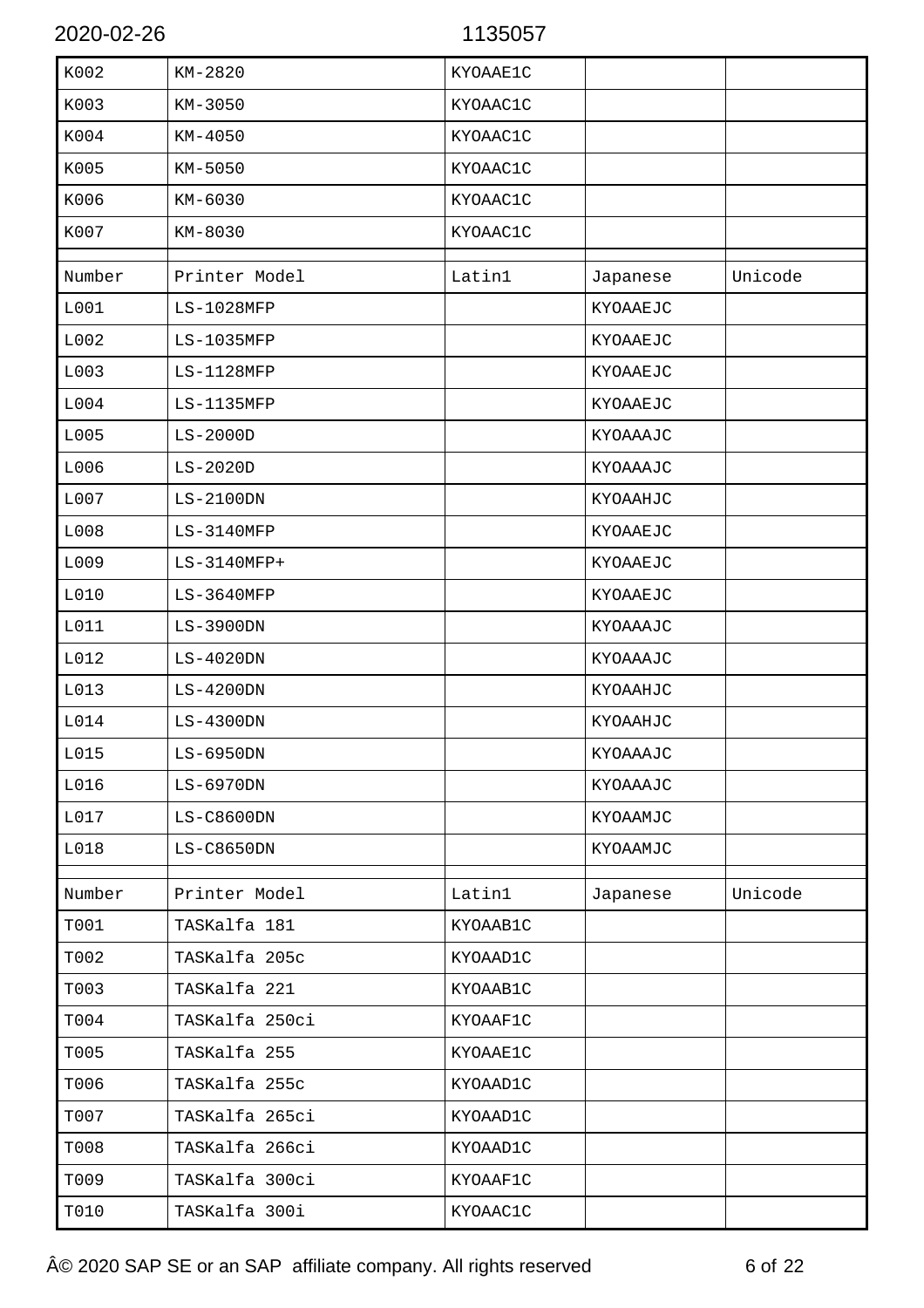| T011 | TASKalfa 305    | KYOAAE1C |          |          |
|------|-----------------|----------|----------|----------|
| T012 | TASKalfa 306ci  | KYOAAP1C | KYOAAPJC | KYOAAPUC |
| T013 | TASKalfa 307ci  | KYOAAP1C | KYOAAPJC | KYOAAPUC |
| T014 | TASKalfa 308ci  | KYOAAV1C |          | KYOAAVUC |
| T015 | TASKalfa 350ci  | KYOAAT1C |          | KYOAATUC |
| T016 | TASKalfa 351ci  | KYOAAT1C |          | KYOAATUC |
| T017 | TASKalfa 356ci  | KYOAAP1C | KYOAAPJC | KYOAAPUC |
| T018 | TASKalfa 358ci  | KYOAAV1C |          | KYOAAVUC |
| T019 | TASKalfa 400ci  | KYOAAF1C |          |          |
| T020 | TASKalfa 406ci  | KYOAAP1C | KYOAAPJC | KYOAAPUC |
| T021 | TASKalfa 408ci  | KYOAAV1C |          | KYOAAVUC |
| T022 | TASKalfa 420i   | KYOAAC1C |          |          |
| T023 | TASKalfa 500ci  | KYOAAF1C |          |          |
| T024 | TASKalfa 508ci  | KYOAAV1C |          | KYOAAVUC |
| T025 | TASKalfa 520i   | KYOAAC1C |          |          |
| T026 | TASKalfa 552ci  | KYOAAF1C |          |          |
| T027 | TASKalfa 620    | KYOAAC1C |          |          |
| T028 | TASKalfa 820    | KYOAAC1C |          |          |
| T029 | TASKalfa 2460ci |          | KYOAAUJC |          |
| T030 | TASKalfa 2470ci |          | KYOAAUJC |          |
| T031 | TASKalfa 2510i  |          | KYOAAUJC |          |
| T032 | TASKalfa 2520i  |          | KYOAAUJC |          |
| T033 | TASKalfa 2550ci | KYOAAL1C | KYOAALJC |          |
| T034 | TASKalfa 2551ci | KYOAAL1C | KYOAALJC |          |
| T035 | TASKalfa 2552ci | KYOAAQ1C | KYOAAQJC | KYOAAQUC |
| T036 | TASKalfa 2553ci | KYOAAQ1C | KYOAAQJC | KYOAAQUC |
| T037 | TASKalfa 3010i  | KYOAAK1C | KYOAAKJC |          |
| T038 | TASKalfa 3011i  | KYOAAK1C | KYOAAKJC |          |
| T039 | TASKalfa 3050ci | KYOAAG1C | KYOAAGJC |          |
| T040 | TASKalfa 3051ci | KYOAAJ1C | KYOAAJJC |          |
| T041 | TASKalfa 3212i  | KYOAAV1C | KYOAAVJC | KYOAAVUC |
| T042 | TASKalfa 3252ci | KYOAAQ1C | KYOAAQJC | KYOAAQUC |
| T043 | TASKalfa 3253ci | KYOAAQ1C | KYOAAQJC | KYOAAQUC |
| T044 | TASKalfa 3500i  | KYOAAG1C | KYOAAGJC |          |
| T045 | TASKalfa 3501i  | KYOAAJ1C | KYOAAJJC |          |
| T046 | TASKalfa 3510i  | KYOAAK1C | KYOAAKJC |          |
| T047 | TASKalfa 3511i  | KYOAAK1C | KYOAAKJC |          |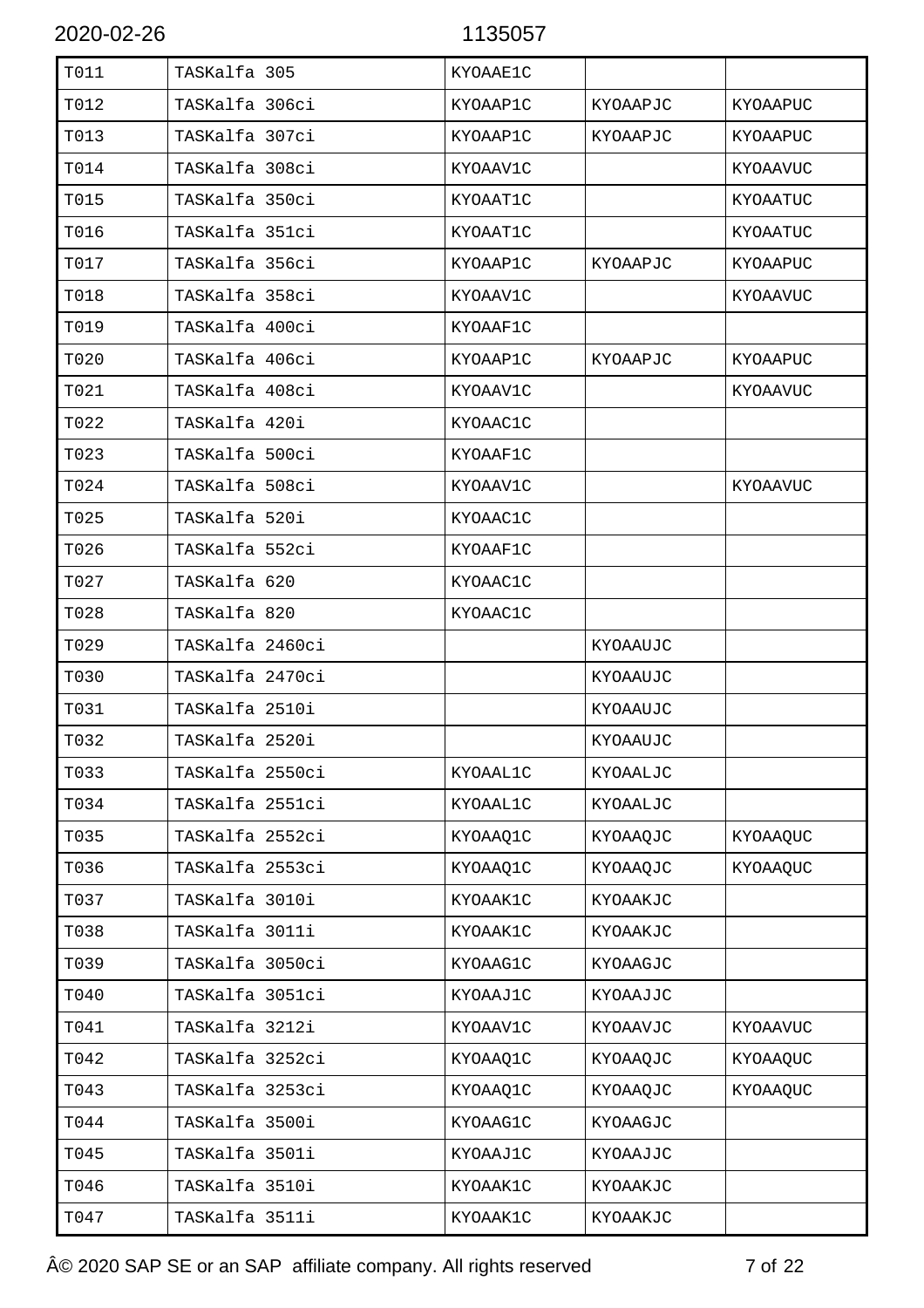| T048 | TASKalfa 3550ci | KYOAAG1C | KYOAAGJC |                 |
|------|-----------------|----------|----------|-----------------|
| T049 | TASKalfa 3551ci | KYOAAJ1C | KYOAAJJC |                 |
| T050 | TASKalfa 3553ci | KYOAAQ1C | KYOAAQJC | KYOAAQUC        |
| T051 | TASKalfa 4002i  | KYOAAQ1C | KYOAAQJC | KYOAAQUC        |
| T052 | TASKalfa 4003i  | KYOAAQ1C | KYOAAQJC | KYOAAQUC        |
| T053 | TASKalfa 4012i  | KYOAAV1C | KYOAAVJC | <b>KYOAAVUC</b> |
| T054 | TASKalfa 4052ci | KYOAAQ1C | KYOAAQJC | KYOAAQUC        |
| T055 | TASKalfa 4053ci | KYOAAQ1C | KYOAAQJC | KYOAAQUC        |
| T056 | TASKalfa 4500i  | KYOAAG1C | KYOAAGJC |                 |
| T057 | TASKalfa 4501i  | KYOAAJ1C | KYOAAJJC |                 |
| T058 | TASKalfa 4550ci | KYOAAG1C | KYOAAGJC |                 |
| T059 | TASKalfa 4551ci | KYOAAJ1C | KYOAAJJC |                 |
| T060 | TASKalfa 5002i  | KYOAAQ1C | KYOAAQJC | KYOAAQUC        |
| T061 | TASKalfa 5003i  | KYOAAQ1C | KYOAAQJC | KYOAAQUC        |
| T062 | TASKalfa 5052ci | KYOAAQ1C | KYOAAQJC | KYOAAQUC        |
| T063 | TASKalfa 5053ci | KYOAAQ1C | KYOAAQJC | KYOAAQUC        |
| T064 | TASKalfa 5500i  | KYOAAG1C | KYOAAJ1C |                 |
| T065 | TASKalfa 5501i  | KYOAAJ1C | KYOAAJJC |                 |
| T066 | TASKalfa 5550ci | KYOAAG1C | KYOAAGJC |                 |
| T067 | TASKalfa 5551ci | KYOAAJ1C | KYOAAJJC |                 |
| T068 | TASKalfa 6002i  | KYOAAQ1C | KYOAAQJC | KYOAAQUC        |
| T069 | TASKalfa 6003i  | KYOAAQ1C | KYOAAQJC | KYOAAQUC        |
| T070 | TASKalfa 6052ci | KYOAAQ1C | KYOAAQJC | KYOAAQUC        |
| T071 | TASKalfa 6053ci | KYOAAQ1C | KYOAAQJC | KYOAAQUC        |
| T072 | TASKalfa 6500i  | KYOAAG1C | KYOAAGJC |                 |
| T073 | TASKalfa 6501i  | KYOAAJ1C | KYOAAJJC |                 |
| T074 | TASKalfa 6550ci | KYOAAG1C | KYOAAGJC |                 |
| T075 | TASKalfa 6551ci | KYOAAJ1C | KYOAAJJC |                 |
| T076 | TASKalfa 7002i  | KYOAAJ1C | KYOAAJJC |                 |
| T077 | TASKalfa 7003i  | KYOAAW1C |          | KYOAAWUC        |
| T078 | TASKalfa 7052ci | KYOAAJ1C | KYOAAJJC |                 |
| T079 | TASKalfa 7353ci | KYOAAW1C |          | KYOAAWUC        |
| T080 | TASKalfa 7550ci | KYOAAG1C | KYOAAGJC |                 |
| T081 | TASKalfa 7551ci | KYOAAJ1C | KYOAAJJC |                 |
| T082 | TASKalfa 7552ci | KYOAAJ1C | KYOAAJJC |                 |
| T083 | TASKalfa 8000i  | KYOAAG1C | KYOAAGJC |                 |
| T084 | TASKalfa 8001i  | KYOAAJ1C | KYOAAJJC |                 |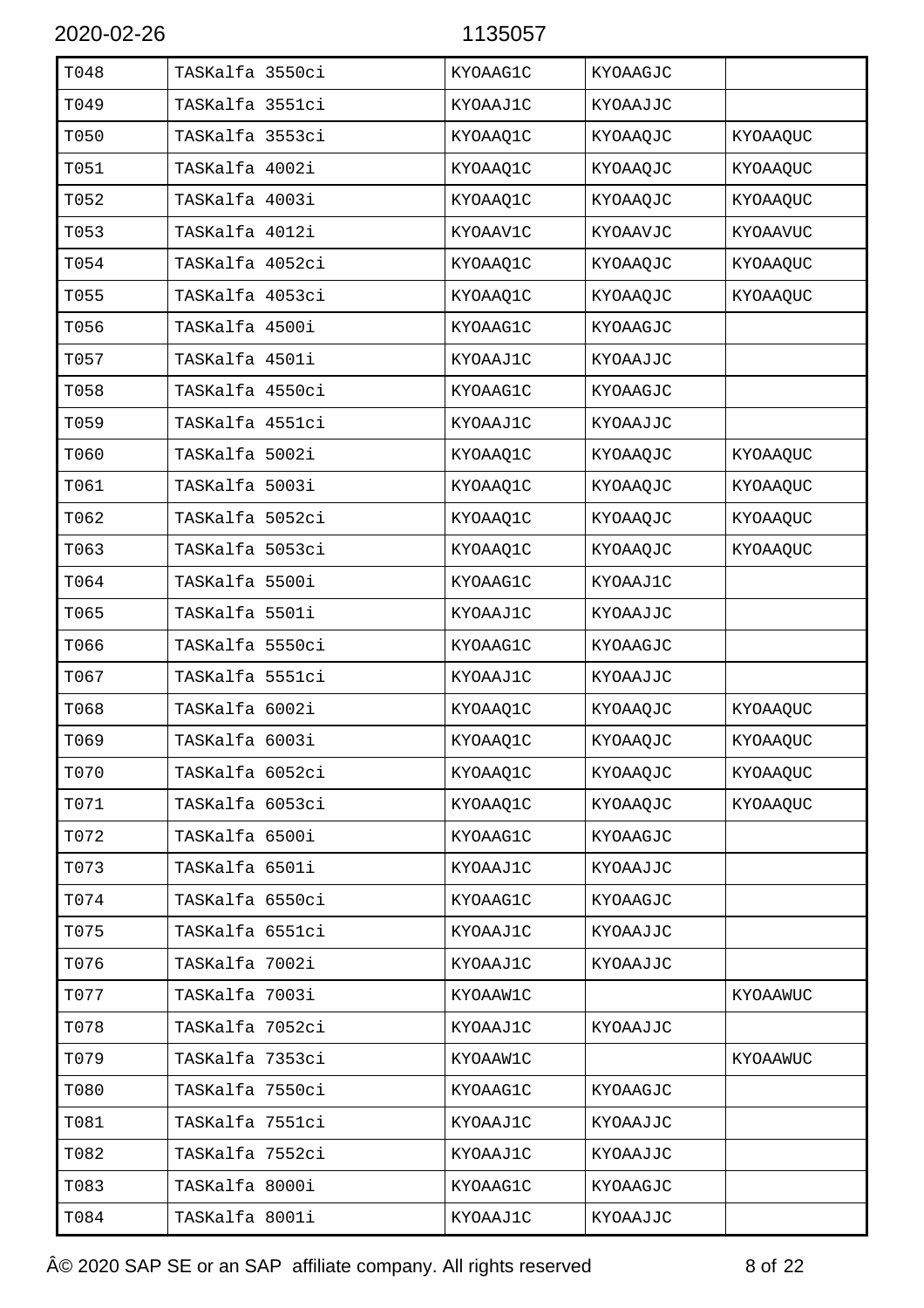| T085 | TASKalfa 8002i  | KYOAAJ1C | KYOAAJJC |          |
|------|-----------------|----------|----------|----------|
| T086 | TASKalfa 8003i  | KYOAAW1C |          | KYOAAWUC |
| T084 | TASKalfa 8052ci | KYOAAJ1C | KYOAAJJC |          |
| T088 | TASKalfa 8353ci | KYOAAW1C |          | KYOAAWUC |
| T089 | TASKalfa 9002i  | KYOAAW1C |          | KYOAAWUC |
| T090 | TASKalfa 9003i  | KYOAAW1C |          | KYOAAWUC |
|      |                 |          |          |          |

The other device types are currently being developed. KYOCERA Document Solutions intends to support all future printer models, which are relevant in the SAP environment. The supported printer models and device types will be published in this note.

The choice of the device type is not important if the printer is a black and white or color device, because the color commands are send from SAP itself. Please mark "Color Print" at the "Output Attributes" of the Output device to switch the color printing on.

### **Details:**

The Japanese device types are only supported by the Japanese version of the printer or MFPs.

The Unicode device types support Asian characters like Kanji or Han only, if the ANDALE fonts are used and the KYOmulticode module is installed in the printer or MFP. European characters (including Cyrillic and Greek) can be used with the SAP standard fonts Courier, Times and Helve.

Some printers or MFPS are using different hardware option as defined at the device type description, but this hardware options have identical or similar features.

### **KYOAAA1C (LATIN1) KYOAAAJC (JAPANESE)**

```
Properties:
- PDL: PCL
- Paper sizes: A5, A4, LETTER, LEGAL, EXECUTIVE
- Print in black and white
- Additional print options:
- Paper cassette selection by
- Name / Number: Multi-Purpose, Tray 1-4, Envelope
- Media type: Plain, Transparency, Preprinted, Labels, Bond,
Recycled, Vellum, Rough, Letterhead, Color,
Prepunched, Envelope, Cardstock, Thick,
High Quality, Custom 1-8
- Paper output: Front Tray (face down), Rear Tray (face up)
- Double sided printing
- Duplex printing: Switching front and back side
- ECO mode (toner saving)
- Bar code: Positioning like PRESCRIBE device types KYOFS150 or KYOFS170
Restrictions:
- Without optional paper cassettes: Printer will use default cassette, if
desired cassette is not available
```
### **KYOAAB1C (LATIN1)**

Properties: - PDL: PCL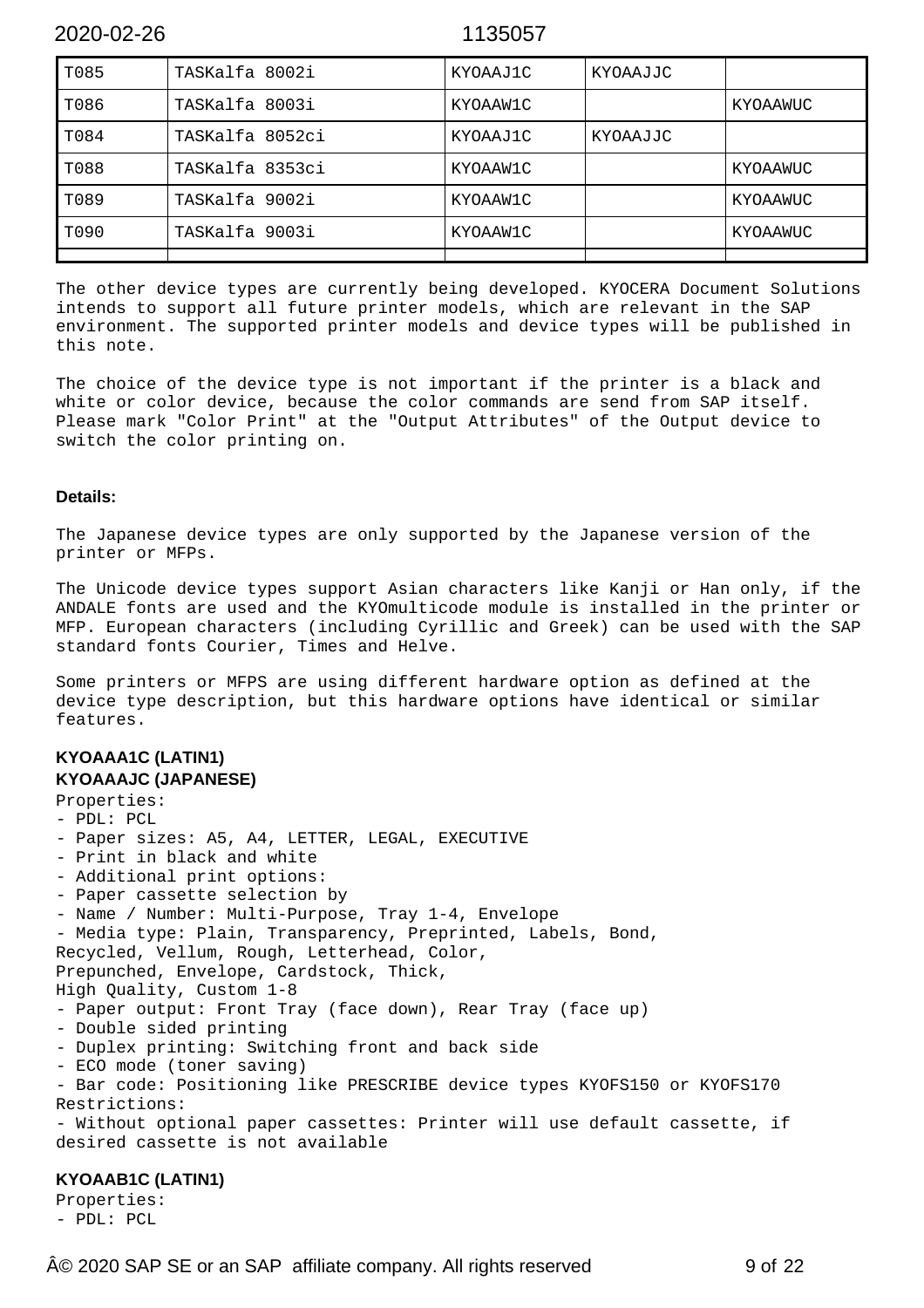```
- Paper sizes: A5, A4, A3, LETTER, LEGAL, EXECUTIVE
- Print in black and white
- Additional print options:
- Paper cassette selection by
- Name / Number: Multi-Purpose, Tray 1-4, Envelope
- Media type: Plain, Transparency, Preprinted, Labels, Bond,
Recycled, Vellum, Rough, Letterhead, Color,
Prepunched, Envelope, Cardstock, Thick,
High Quality, Custom 1-8
- Paper output: Upper Tray (face down)
- with Multi-Finisher DF-710: Tray A (face down)
Tray B (face down and face up)
Tray C (face down and face up)
- Jogging: Tray A (face down)
- with Mailbox Unit MT-710: Tray 1-8 (all face down
and face up)
- with Punching Unit PH-5C: Tray A (face down)
- with Booklet Unit BF-710: Booklet Tray
- with Finisher DF-730: Finisher Tray ((face down)
- Duplex printing: standard / reverse order
- Punching:
- with Multi-Finisher DF-710 and Punching Unit PH-5C:
2 Holes (Europe) or 3 (US)
4 Holes (Europe) or 2 (US)
- Stapling:
- with Multi-Finisher DF-710: Bottom left, one staple
Top left, one staple
Left, two staples
- with Finisher DF-730: Top left, one staple
- Jogging: with Multi-Finisher DF-710 or Finisher DF-730
- Booklet printing: with Multi-Finisher DF-710 and
Booklet Unit BF-710
- ECO mode (toner saving mode)
- Bar code: Positioning like PRESCRIBE device types KYOFS150 or KYOFS170
Restrictions:
- If no optional paper cassette is installed, the default cassette will be used.
- If no optional finisher is installed, the default paper tray (Upper Tray) will
be used
KYOAAC1C (LATIN1)
Properties:
- PDL: PCL
- Paper sizes: A5, A4, A3, LETTER, LEGAL, EXECUTIVE
- Print in black and white
- Additional print options:
- Paper cassette selection by
- Name / Number: Multi-Purpose, Tray 1-4, Envelope
- Media type: Plain, Transparency, Preprinted, Labels, Bond,
Recycled, Vellum, Rough, Letterhead, Color,
Prepunched, Envelope, Cardstock, Thick,
High Quality, Custom 1-8
- Paper output: Top Tray (face down)
- with Job Separator JS-700: face down
- with Internal Finisher DF-720: face down
- with Multi-Finisher DF-710: Tray A (face down)
Tray B (face down and face up)
Tray C (face down and face up)
- Jogging: Tray A (face down)
- with Mailbox Unit MT-710: Tray 1-8 (all face down
and face up)
- with Punching Unit PH-5C: Tray A (face down)
```
 $\widehat{A}\otimes$  2020 SAP SE or an SAP affiliate company. All rights reserved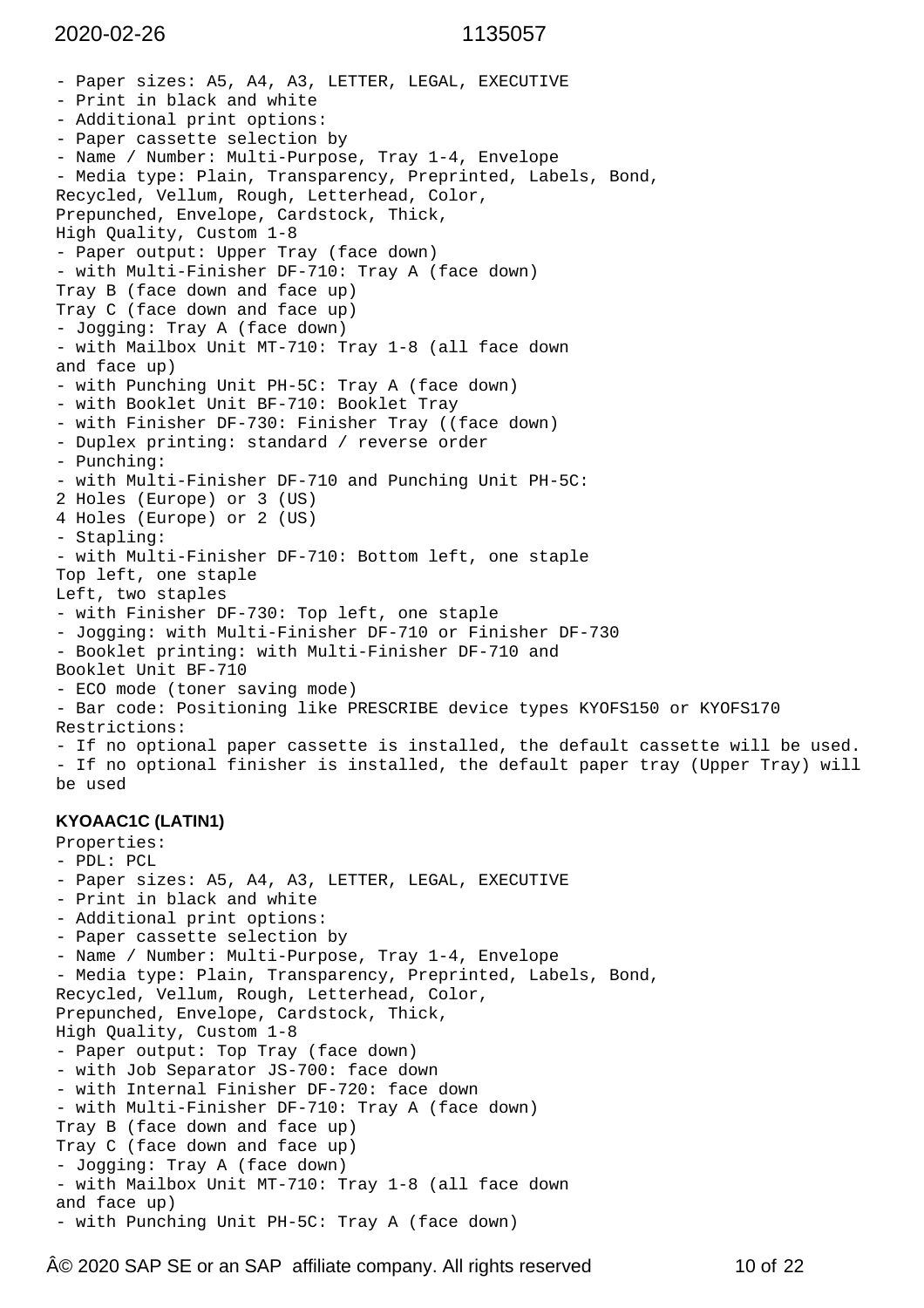- with Booklet Unit BF-710: Booklet Tray - with Finisher DF-730: Finisher Tray ((face down) - Duplex printing: standard / reverse order - Punching: - with Multi-Finisher DF-710 and Punching Unit PH-5C: 2 Holes (Europe) or 3 (US) 4 Holes (Europe) or 2 (US) - Stapling: - with Internal Finisher DF-720: Top left, one staple - with Multi-Finisher DF-710: Bottom left, one staple Top left, one staple Left, two staples - with Finisher DF-730: Top left, one staple - Jogging: with Multi-Finisher DF-710 or Finisher DF-730 - Booklet printing: with Multi-Finisher DF-710 and Booklet Unit BF-710 - ECO mode (toner saving mode) - Bar code: Positioning compatible to PRESCRIBE device types KYOFS150 or KYOFS170 Restrictions: - If no optional paper cassette is installed, the default cassette will be used - If no optional finisher is installed, the default paper tray (Upper Tray) will be used **KYOAAD1C (LATIN1)** Properties: - PDL: PCL - Paper sizes: A5, A4, A3, LETTER, LEGAL, EXECUTIVE - Print in black and white or color - Additional print options: - Paper cassette selection by - Name / Number: Multi-Purpose, Tray 1, Tray 2-5 (optional 4 PF-500 / PF-510) - Media type: Plain, Transparency, Preprinted, Labels, Bond, Recycled, Vellum, Rough, Letterhead, Color, Prepunched, Envelope, Cardstock, Thick, High Quality, Custom 1-8 - Paper output: Upper Tray (face down) - Color mode: Color / Monochrome - Duplex printing: standard - ECO mode (toner saving mode) - Bar code: Positioning like PRESCRIBE device types KYOFS150 or KYOFS170 Restrictions: - If no optional paper cassette is installed, the default cassette will be used **KYOAAE1C (LATIN1) KYOAAEJC (JAPANESE)** Properties: - PDL: PCL - Paper sizes: A5, A4, LETTER, LEGAL, EXECUTIVE - Print in black and white - Additional print options: - Paper cassette selection by - Name / Number: Multi-Purpose, Tray 1-3 - Media type: Plain, Transparency, Preprinted, Labels, Bond, Recycled, Vellum, Rough, Letterhead, Color, Prepunched, Envelope, Cardstock, Thick, High Quality, Custom 1-8 - Paper output: Top Tray (face down) - Double sided printing

- ECO mode (toner saving)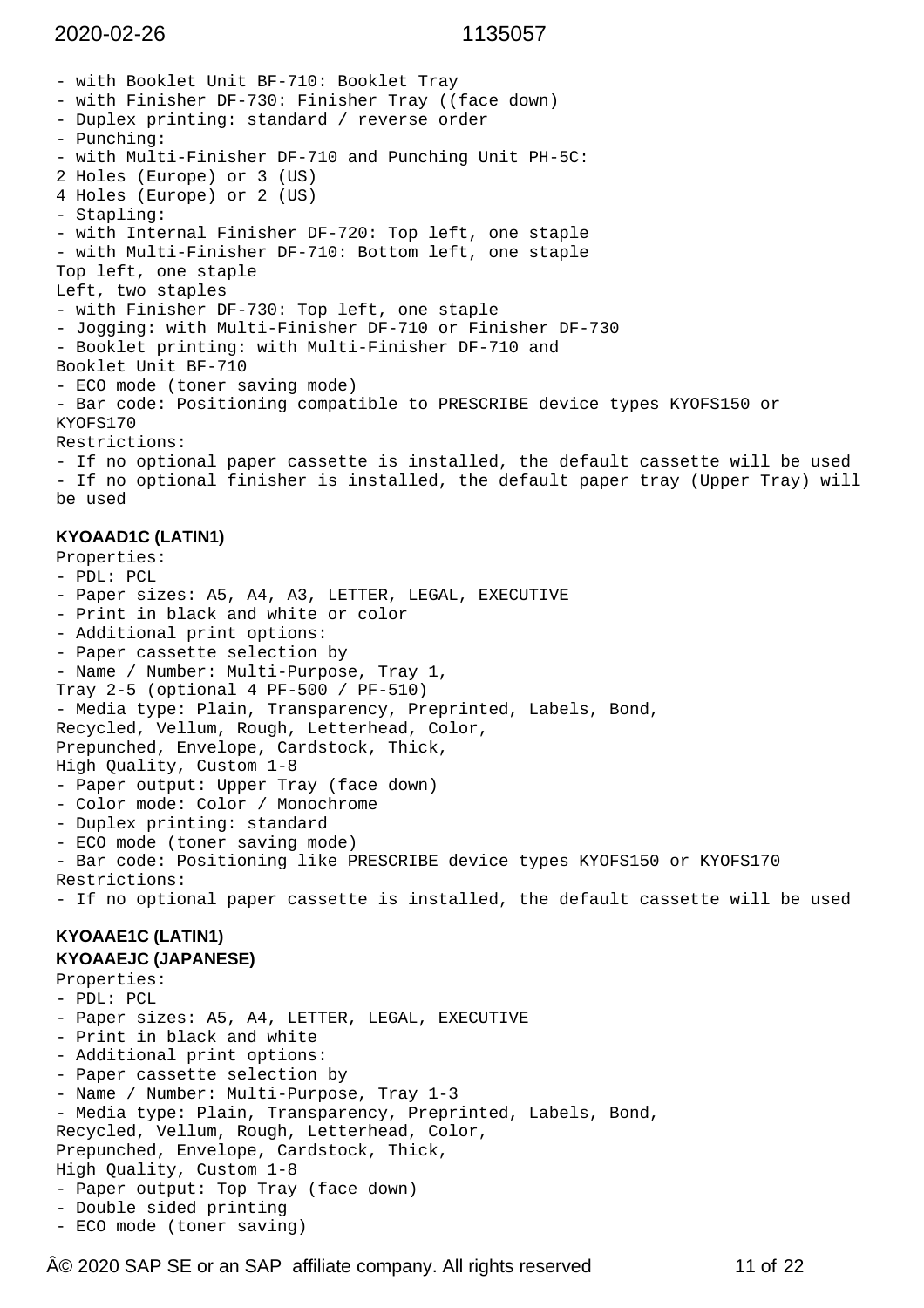- Bar code: Positioning like PRESCRIBE device types KYOFS150 or KYOFS170 Restrictions: - Without optional paper cassettes: Printer will use default cassette, if desired cassette is not available

### **KYOAAF1C (LATIN1)**

```
Properties:
- PDL: PCL
- Paper sizes: A5, A4, A3, LETTER, LEGAL, EXECUTIVE
- Print in black and white or color
- Additional print options:
- Paper cassette selection by
- Name / Number: Multi-Purpose, Tray 1-4, Envelope
- Media type: Plain, Transparency, Preprinted, Labels, Bond,
Recycled, Vellum, Rough, Letterhead, Color,
Prepunched, Envelope, Cardstock, Thick,
High Quality, Custom 1-8
- Paper output: Top Tray (face down)
- with Document Finisher DF-780: face down
- with Multi-Finisher DF-760: Tray A (face down)
Tray B (face down and face up)
Tray C (face down and face up)
Job Separator Tray (face down)
- Jogging: Tray A (face down)
- with Mailbox Unit MT-720: Tray 1-8 (all face down
and face up)
- with Punching Unit PH-5C: Tray A (face down)
Tray 1-8 (all face down
and face up)
- with Booklet Unit BF-720: Booklet Tray
- Punching:
- with Multi-Finisher DF-760 and Punching Unit PH-5C:
2 Holes (Europe) or 3 (US)
4 Holes (Europe) or 2 (US)
- Stapling:
- with Document Finisher DF-780: Top left, one staple
- with Multi-Finisher DF-760: Bottom left, one staple
Top left, one staple
Left, two staples
- Jogging: with Multi-Finisher DF-760 or Finisher DF-780
- Booklet printing: with Multi-Finisher DF-760 and
Booklet Unit BF-720 (no size reduction!)
- Color mode: Color / Monochrome
- Duplex printing: standard
- ECO mode (toner saving mode)
- Bar code: Positioning compatible to PRESCRIBE device types KYOFS150 or
KYOFS170
Restrictions:
- Only firmware 11.00.0010 or newer must be used
- If no optional paper cassette is installed, the default cassette will be used
- If no optional finisher is installed, the default paper tray (Upper Tray) will
be used
```
### **KYOAAG1C (LATIN1) KYOAAGJC (JAPANESE)**

Properties:

- PDL: PCL
- Paper sizes: A5, A4, A3, LETTER, LEGAL, EXECUTIVE
- Print in black and white or color
- Additional print options:

 $\widehat{A}\otimes$  2020 SAP SE or an SAP affiliate company. All rights reserved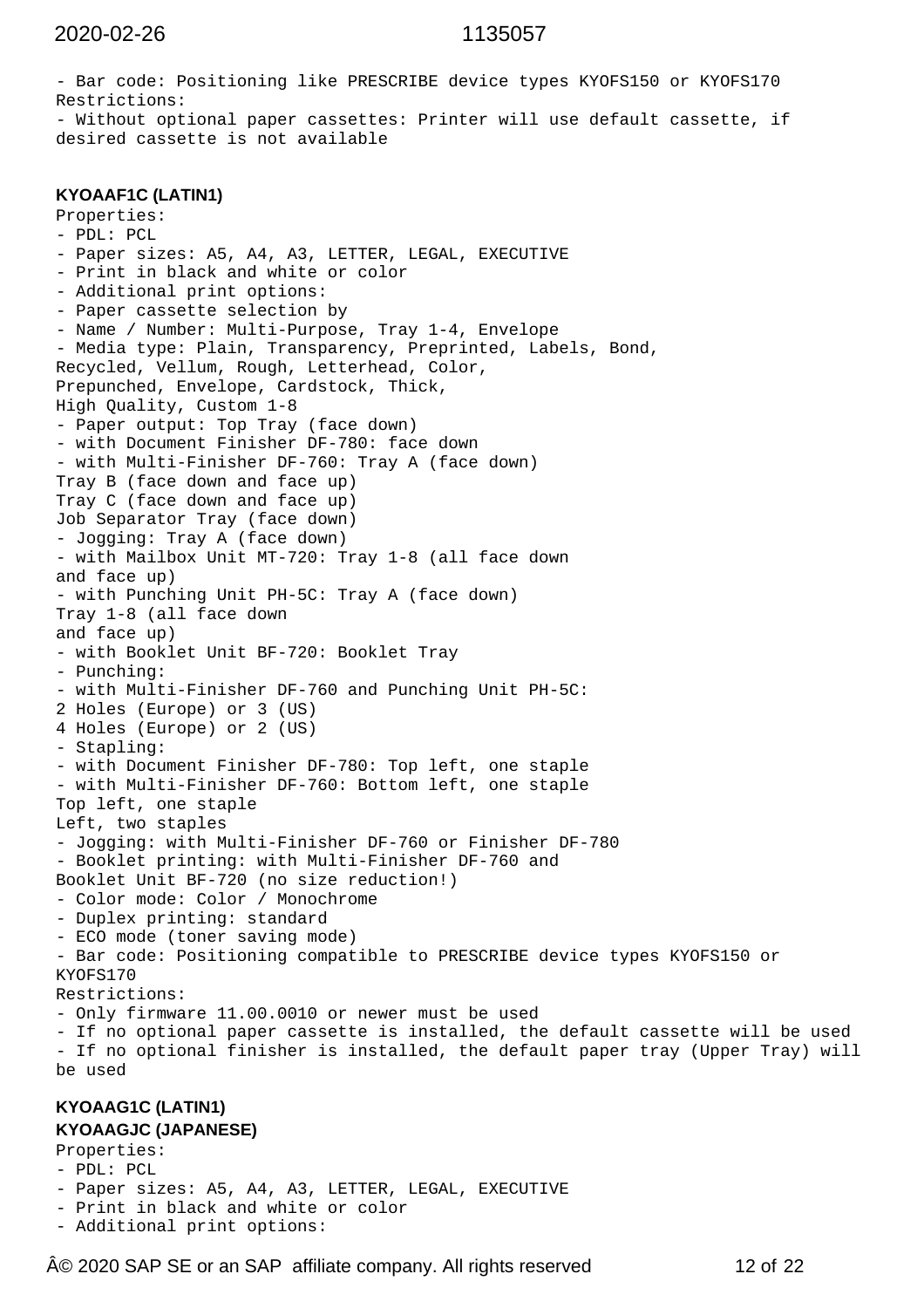```
- Paper cassette selection by
- Name / Number: Multi-Purpose, Tray 1-7
- Media type: Plain, Transparency, Preprinted, Labels, Bond,
Recycled, Vellum, Rough, Letterhead, Color,
Prepunched, Envelope, Cardstock, Thick,
High Quality, Custom 1-8
- Paper output: Top Tray (face down)
- Internal Separator on the Right: face down
- with Document Finisher DF-770: face down
- with Finisher DF-790: Tray A (face down)
Tray B (face down)
Tray C (face down)
- Jogging: Tray A (face down)
- with Mailbox Unit MT-730: Tray 1-7 (all face down)
- with Punching Unit PH-5C: Tray A (face down)
Tray B (face down)
Tray 1-7 (all face down)
- with Booklet Unit BF-730: Booklet Tray
- Punching with DF-770 or DF-790 and Punching Unit PH-7C:
2 Holes (Europe) or 3 (US)
4 Holes (Europe) or 2 (US)
- Stapling with Finisher DF-790: Bottom left, one staple
Top left, one staple
Left, two staples
- Jogging: with Finisher DF-790
- Booklet printing: with Finisher DF-790 and Booklet Unit BF-730
(no size reduction!)
- Color mode: Color / Monochrome
- Duplex printing: standard
- ECO mode (toner saving mode)
- Bar code: Positioning compatible to PRESCRIBE device types KYOFS150 or
KYOFS170
Restrictions:
- If no optional paper cassette is installed, the default cassette will be used
- If no optional finisher is installed, the default paper tray (Tray A) will be
used
KYOAAH1C (LATIN1)
KYOAAHJC (JAPANESE)
Properties:
- PDL: PCL
- Paper sizes: A5, A4, LETTER, LEGAL, EXECUTIVE
- Print in black and white
- Additional print options:
- Paper cassette selection by
- Name / Number: Multi-Purpose, Tray 1-5, Envelope
- Media type: Plain, Transparency, Preprinted, Labels, Bond,
Recycled, Vellum, Rough, Letterhead, Color,
Prepunched, Envelope, Cardstock, Thick,
High Quality, Custom 1-8
- Paper output: Front Tray (face down), Rear Tray (face up)
- Double sided printing
- ECO mode (toner saving)
- Bar code: Positioning like PRESCRIBE device types KYOFS150 or KYOFS170
Restrictions:
- Without optional paper cassettes: Printer will use default cassette, if
desired cassette is not available
KYOAAI1C (LATIN1)
Properties:
```
 $\hat{A}$ © 2020 SAP SE or an SAP affiliate company. All rights reserved

- PDL: PCL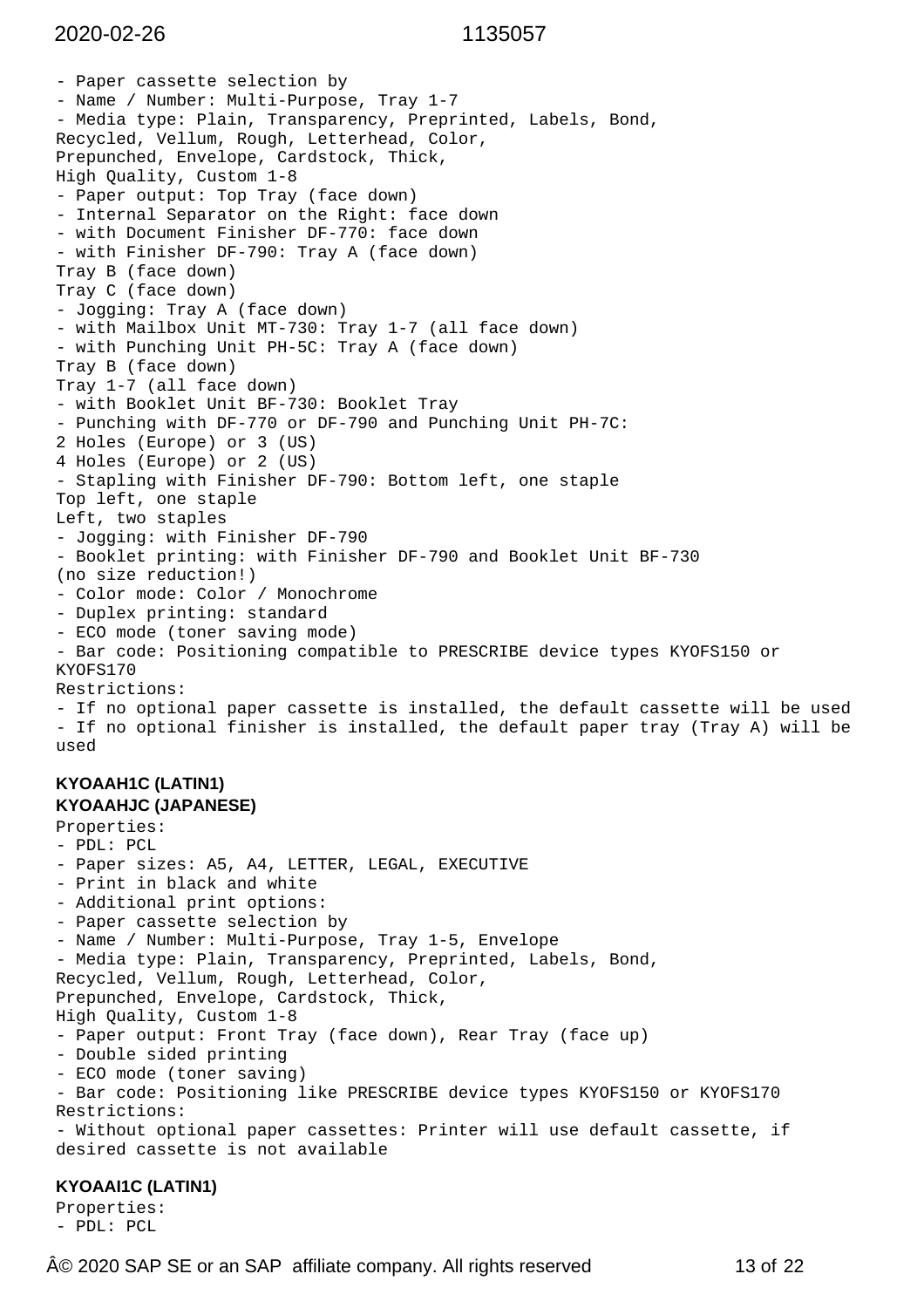- Paper sizes: A5, A4, A3, LETTER, LEGAL, EXECUTIVE - Print in black and white or color - Additional print options: - Paper cassette selection by - Name / Number: Multi-Purpose, Tray 1-3 - Media type: Plain, Transparency, Preprinted, Labels, Bond, Recycled, Vellum, Rough, Letterhead, Color, Prepunched, Envelope, Cardstock, Thick, High Quality, Custom 1-8 - Paper output: Top Tray (face down) - with Document Finisher DF-770: face down - Jogging: face down - Stapling: Bottom left, one staple Top left, one staple Left, two staples - Jogging - Color mode: Color / Monochrome - Duplex printing: standard - ECO mode (toner saving mode) - Bar code: Positioning compatible to PRESCRIBE device types KYOFS150 or KYOFS170 Restrictions: - If no optional finisher is installed, the default paper tray (Upper Tray) will be used **KYOAAJ1C (LATIN1) KYOAAJJC (JAPANESE)** Properties: - PDL: PCL - Paper sizes: A5, A4, A3, LETTER, LEGAL, EXECUTIVE - Print in black and white or color - Additional print options: - Paper cassette selection by - Name / Number: Multi-Purpose, Tray 1-7

```
- Media type: Plain, Transparency, Preprinted, Labels, Bond,
Recycled, Vellum, Rough, Letterhead, Color,
Prepunched, Envelope, Cardstock, Coated, Thick,
High Quality, Custom 1-8
- Paper output: Top Tray (face down)
- Internal upper Separator: face down
- Internal Separator on the Right: face down
- with Document Finisher DF-770: face down
- with Finisher DF-790: Tray A (face down)
Tray B (face down)
Tray C (face down)
- Jogging: Tray A (face down)
- with Mailbox Unit MT-730: Tray 1-7 (all face down)
- with Punching Unit PH-7C: Tray A (face down)
Tray B (face down)
Tray 1-7 (all face down)
- with Booklet Unit BF-730: Booklet Tray
- Punching with DF-770 or DF-790 and Punching Unit PH-7C:
2 Holes (Europe) or 3 (US)
4 Holes (Europe) or 2 (US)
- Stapling with Finisher DF-790: Bottom left, one staple
Top left, one staple
Left, two staples
- Jogging: with Finisher DF-790
- Color mode: Color / Monochrome
- Duplex printing: standard
- ECO mode (toner saving mode)
```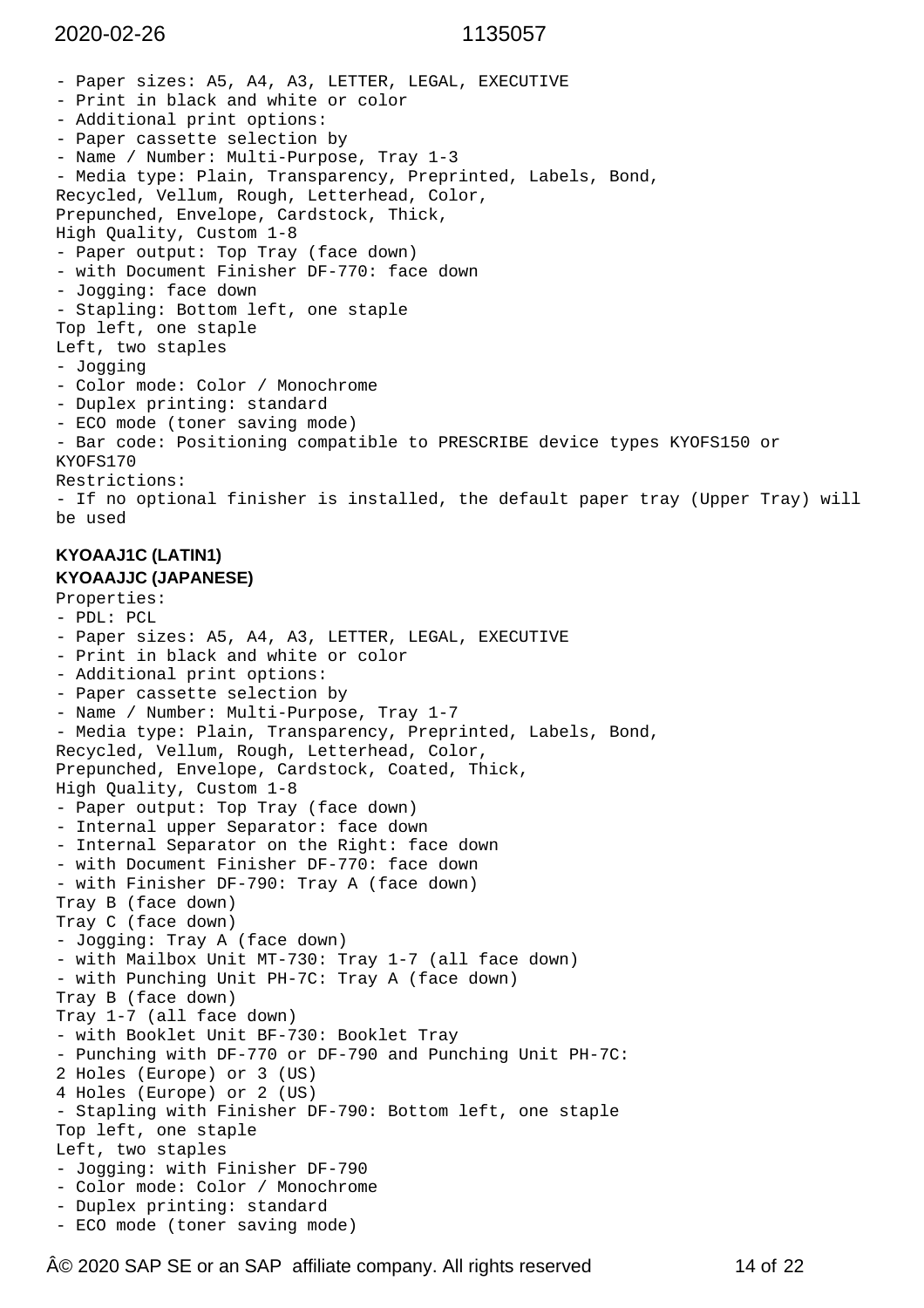- Bar code: Positioning compatible to PRESCRIBE device types KYOFS150 or KYOFS170 Restrictions: - If no optional paper cassette is installed, the default cassette will be used - If no optional finisher is installed, the default paper tray (Tray A) will be used

**KYOAAK1C (LATIN1) KYOAAKJC (JAPANESE)**

Properties: - PDL: PCL - Paper sizes: A5, A4, A3, LETTER, LEGAL, EXECUTIVE - Print in black - Additional print options: - Paper cassette selection by - Name / Number: Multi-Purpose, Tray 1-4 - Media type: Plain, Transparency, Preprinted, Labels, Bond, Recycled, Vellum, Rough, Letterhead, Color, Prepunched, Envelope, Cardstock, Coated, Thick, High Quality, Custom 1-8 - Paper output: Inner Tray (face down), Job Separator Tray - with Document Finisher DF-770(D): Left Tray (face down) - with Document Finisher DF-791: Tray A (face down) Tray B (face down) - Jogging: Tray A (face down) - with Mailbox Unit MT-730(B): Tray 1-8 (all face down) - Punching with Finisher DF-770(D) or DF-791 and Punching Unit PH-7C: 2 Holes (Europe) or 3 (US) 4 Holes (Europe) or 2 (US) Tray A (face down) - Stapling with Finisher DF-770(D) of DF-791: Top left, one staple Bottom left, one staple Left, two staples - Duplex printing: standard - ECO mode (toner saving mode) - Bar code: Positioning compatible to PRESCRIBE device types KYOFS150 or KYOFS170 Restrictions: - If no optional paper cassette is installed, the default cassette will be used - If no optional finisher is installed, the default paper tray (Inner Tray) will be used

### **KYOAAL1C (LATIN1) KYOAALJC (JAPANESE)**

Properties: - PDL: PCL - Paper sizes: A5, A4, A3, LETTER, LEGAL, EXECUTIVE - Print in black - Additional print options: - Paper cassette selection by - Name / Number: Multi-Purpose, Tray 1-4 - Media type: Plain, Transparency, Preprinted, Labels, Bond, Recycled, Vellum, Rough, Letterhead, Color, Prepunched, Envelope, Cardstock, Coated, Thick, High Quality, Custom 1-8 - Paper output: Inner Tray (face down), Job Separator Tray - with Document Finisher DF-770 (C): Left Tray A (face down)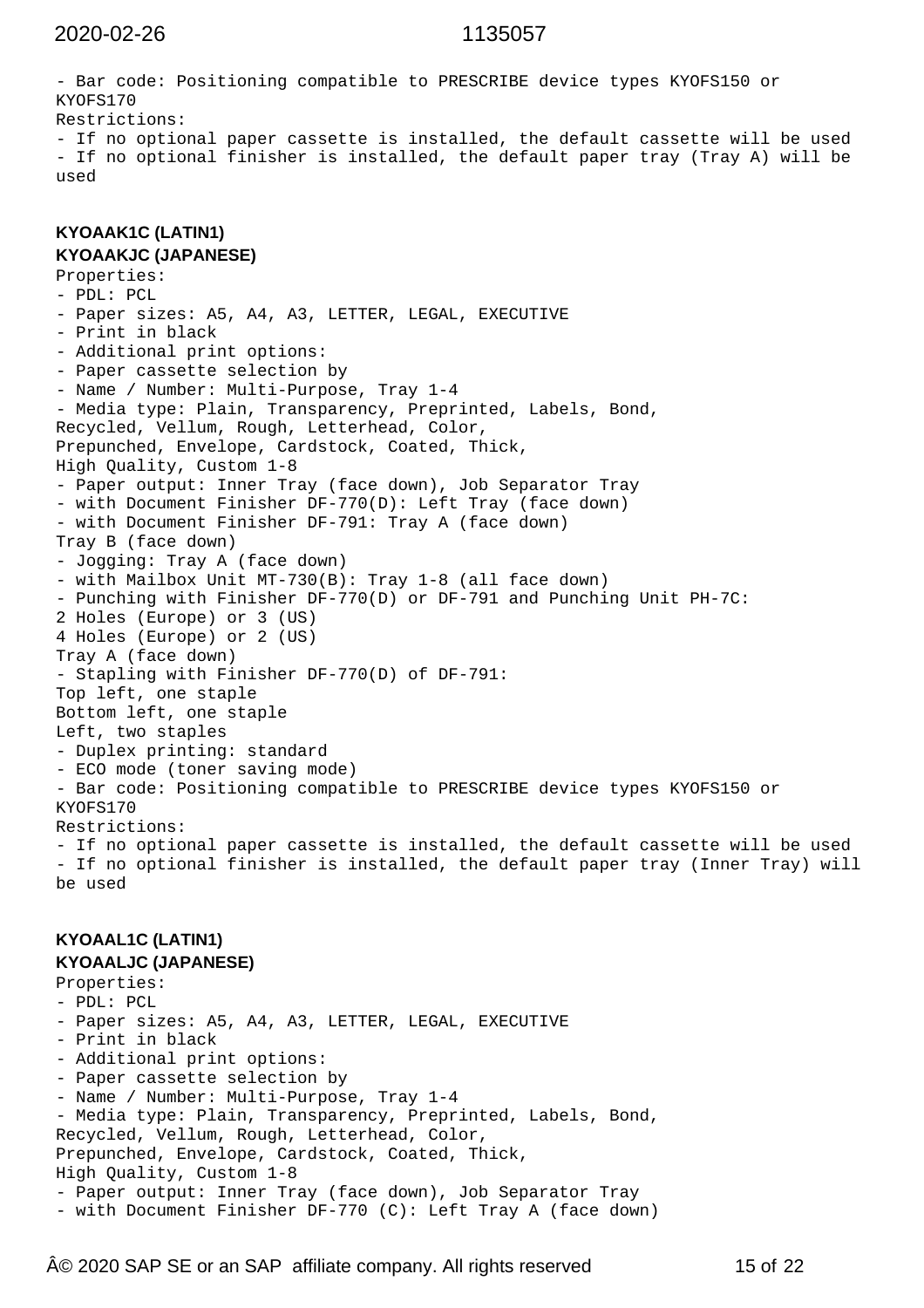- Jogging: Tray A (face down) - Punching with Finisher DF-770 (C) and Punching Unit PH-7: 2 Holes (Europe) or 3 (US) 4 Holes (Europe) or 2 (US) Left Tray (face down) - Stapling with Finisher DF-770 (C): Top left, one staple Bottom left, one staple Left, two staples - Duplex printing: standard - ECO mode (toner saving mode) - Bar code: Positioning compatible to PRESCRIBE device types KYOFS150 or KYOFS170 Restrictions: - If no optional paper cassette is installed, the default cassette will be used - If no optional finisher is installed, the default paper tray (Inner Tray) will be used **KYOAAM1C (LATIN1) KYOAAMJC (JAPANESE)** Properties: - PDL: PCL - Paper sizes: A5, A4, A3, LETTER, LEGAL, EXECUTIVE - Print in black and white or color - Additional print options: - Paper cassette selection by - Name / Number: Multi-Purpose, Tray 1-7 - Media type: Plain, Transparency, Preprinted, Labels, Bond, Recycled, Vellum, Rough, Letterhead, Color, Prepunched, Envelope, Cardstock, Coated, Thick, High Quality, Custom 1-8 - Paper output: Main Tray (face down), Job Separator Tray - with Document Finisher DF-790: Tray A (face down) - with Document Finisher DF-770: Tray A (face down) Tray B (face down) - Jogging: Tray A (face down) - Stapling: Bottom left, one staple Top left, one staple Left, two staples - Jogging - Folding: NOT supported, please call Kyocera for solution - with Mailbox Unit MT-730: Tray 1-8 (all face down) - Color mode: Color / Monochrome - Duplex printing: standard - ECO mode (toner saving mode) - Bar code: Positioning compatible to PRESCRIBE device types KYOFS150 or KYOFS170 Restrictions: - If no optional finisher is installed, the default paper tray (Main Tray) will be used **KYOAAN1C (LATIN1) KYOAANJC (JAPANESE) KYOAANUC (UNICODE)** Properties: - PDL: PCL

- Paper sizes: A5, A4, LETTER, LEGAL, EXECUTIVE
- Print in black and white
- Additional print options:
- Paper cassette selection by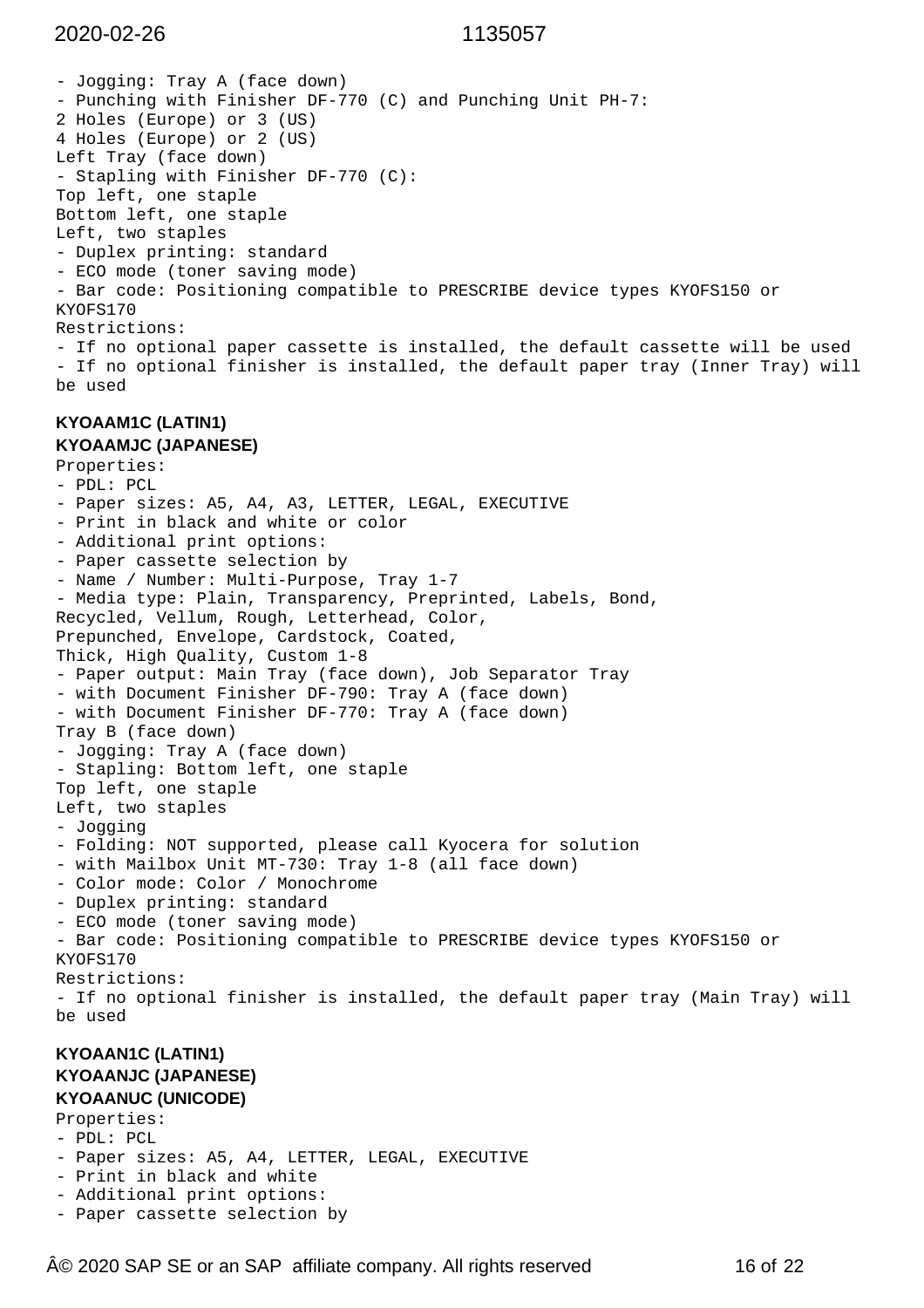- Name / Number: Multi-Purpose, Tray 1-5 - Media type: Plain, Transparency, Preprinted, Labels, Bond, Recycled, Vellum, Rough, Letterhead, Color, Prepunched, Envelope, Cardstock, Thick, High Quality, Custom 1-8 - Paper output: Front Tray (face down), Rear Tray (face up) - Double sided printing - ECO mode (toner saving) - Bar code: Positioning like PRESCRIBE device types KYOFS150 or KYOFS170 Restrictions: - Without optional paper cassettes: Printer will use default cassette, if desired cassette is not available **KYOAAO1C (LATIN1) KYOAAOJC (JAPANESE) KYOAAOUC (UNICODE)** Properties: - PDL: PCL - Paper sizes: A5, A4, LETTER, LEGAL, EXECUTIVE - Print in black and white - Additional print options: - Paper cassette selection by - Name / Number: Multi-Purpose, Tray 1-4 - Media type: Plain, Transparency, Preprinted, Labels, Bond, Recycled, Vellum, Rough, Letterhead, Color, Prepunched, Envelope, Cardstock, Thick, High Quality, Custom 1-8 - Paper output: Main Tray (face down) - Double sided printing - ECO mode (toner saving) - Bar code: Positioning like PRESCRIBE device types KYOFS150 or KYOFS170 Restrictions: - Without optional paper cassettes: Printer will use default cassette, if desired cassette is not available **KYOAAP1C (LATIN1) KYOAAPJC (JAPANESE) KYOAAPUC (UNICODE)** Properties: - PDL: PCL - Paper sizes: A5, A4, A3, LETTER, LEGAL, EXECUTIVE - Print in black and white or color - Additional print options: - Paper cassette selection by - Name / Number: Multi-Purpose, Tray 1-4 - Media type: Plain, Transparency, Preprinted, Labels, Bond, Recycled, Vellum, Rough, Letterhead, Color, Prepunched, Envelope, Cardstock, Coated, Thick, High Quality, Custom 1-8 - Paper output: Inner Tray (face down) - Job Separator Tray (face down) - with Mailbox Sorter: Tray 1-5 (all face down) - with Finisher: Tray A (face down) Tray B (face down) - Stapling: Top left, one staple Top right, one staple Top, two staples - Jogging: Tray A (face down) - Punching: 2 Holes left 2 Holes top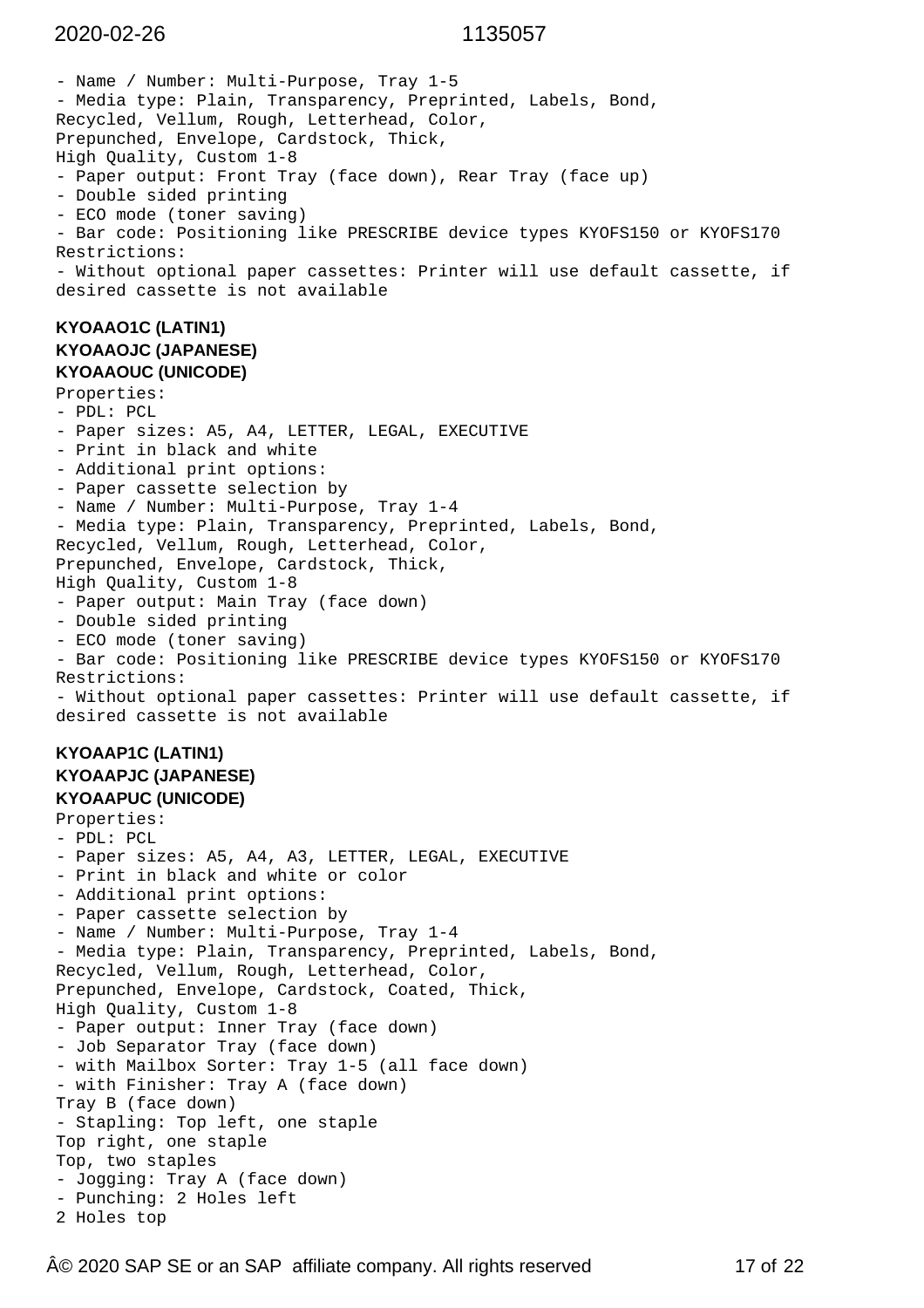2 Holes right 4 Holes left 4 Holes right - Internal Separator on the Right: face down - with Document Finisher DF-770: face down - with Finisher DF-790: Tray A (face down) Tray B (face down) Tray C (face down) - Jogging: Tray A (face down) - with Mailbox Sorter: Tray 1-5 (all face down) - Color mode: Color / Monochrome - Duplex printing: standard - ECO mode (toner saving mode) - Bar code: Positioning compatible to PRESCRIBE device types KYOFS150 or KYOFS170 Restrictions: - If no optional paper cassette is installed, the default cassette will be used - If no optional finisher is installed, the default paper tray (Inner Tray) will be used **KYOAAQ1C (LATIN1) KYOAAQJC (JAPANESE) KYOAAQUC (UNICODE) KYOAAW1C (LATIN1) KYOAAWUC (UNICODE)** Properties: - PDL: PCL - Paper sizes: A5, A4, A3, LETTER, LEGAL, EXECUTIVE - Print in black and white or color - Additional print options: - Paper cassette selection by - Name / Number: Multi-Purpose, Tray 1-5 or 1-7 - Media type: Plain, Transparency, Preprinted, Labels, Bond, Recycled, Vellum, Rough, Letterhead, Color, Prepunched, Envelope, Cardstock, Coated, Thick, High Quality, Custom 1-8 - Paper output: Inner Tray (face down) - Job Separator Tray (face down) - with Mailbox Sorter: Tray 1-7 (all face down) - with Finisher: Tray A (face down) Tray B (face down) - Stapling: A4: bottum left, 1 staple top left, 1 staple left, 2 staples A4-R: top left, 1 staple top right, 1 staple top, 2 staples autostapling (not supported by POSS): 2 - 65 pages - Jogging: Tray A (face down) - Punching: 2 Holes left 4 Holes left - Booklet (not supported by POSS): bind left or right - Folding (not supported by POSS): 2 folds, 3 folds inside or outside fold right-left or left-right folding order autofolding up to 5 pages - Color mode: Color (if supported by printer) / Monochrome - Duplex printing: standard - ECO mode (toner saving mode) - Bar code: Positioning compatible to PRESCRIBE device types KYOFS150 or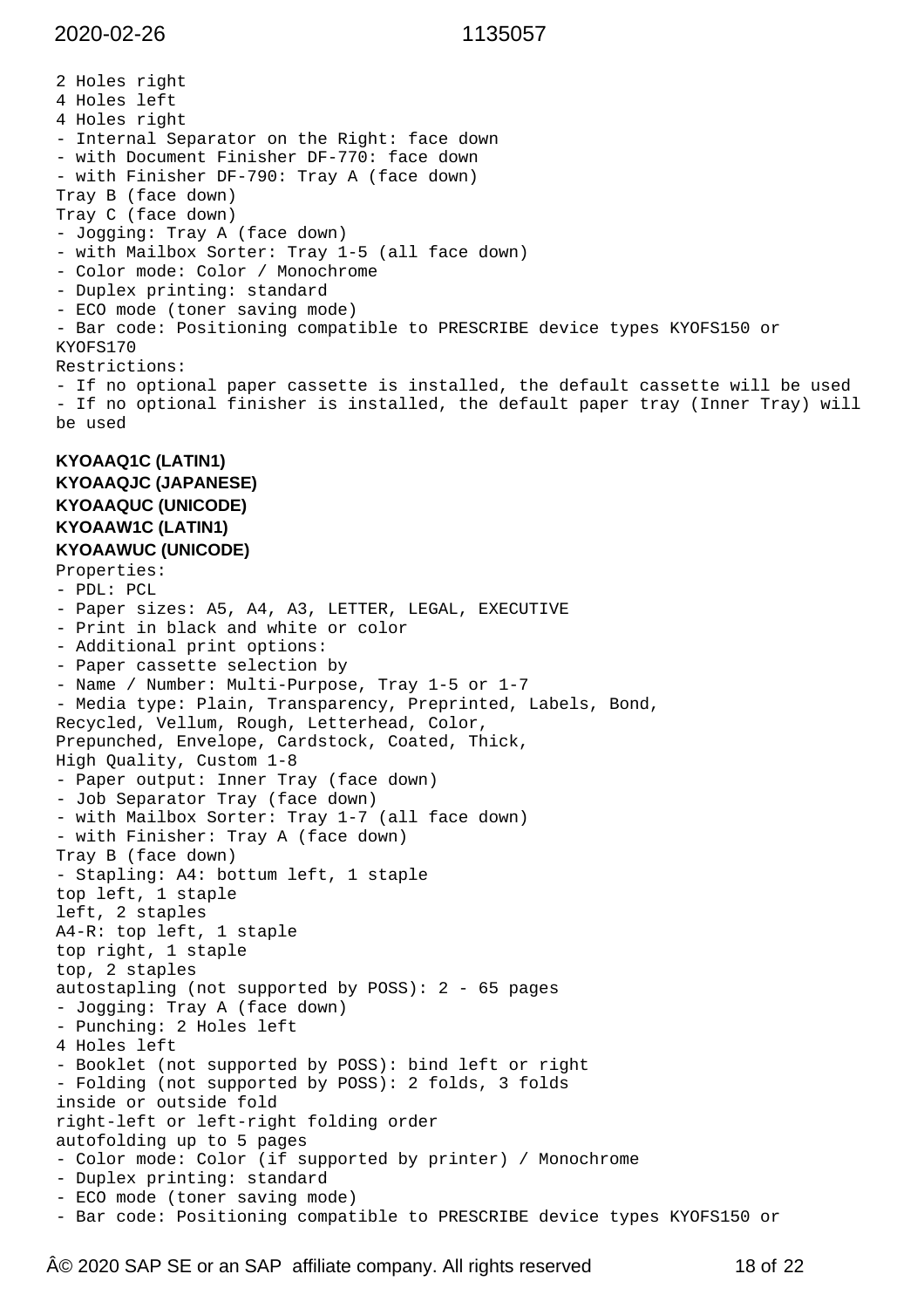```
KYOFS170
Restrictions:
- If no optional paper cassette is installed, the default cassette will be used
- If no optional finisher is installed, the default paper tray (Inner Tray) will
be used
KYOAAR1C (LATIN1)
KYOAARJC (JAPANESE)
KYOAARUC (UNICODE)
Properties:
- PDL: PCL
- Paper sizes: A5, A4, LETTER, LEGAL, EXECUTIVE
- Print in black and white or color
- Additional print options:
- Paper cassette selection by
- Name / Number: Multi-Purpose, Tray 1-2
- Media type: Plain, Transparency, Preprinted, Labels, Bond,
Recycled, Vellum, Rough, Letterhead, Color,
Prepunched, Envelope, Cardstock, Thick,
High Quality, Custom 1-8
- Paper output: Main Tray (face down)
- Double sided printing
- ECO mode (toner saving)
- Bar code: Positioning like PRESCRIBE device types KYOFS150 or KYOFS170
Restrictions:
- Without optional paper cassettes: Printer will use default cassette, if
desired cassette is not available
KYOAAS1C (LATIN1)
KYOAASJC (JAPANESE)
KYOAASUC (UNICODE)
KYOAAX1C (LATIN1)
KYOAAXUC (UNICODE)
Properties:
- PDL: PCL
- Paper sizes: A5, A4, LETTER, LEGAL, EXECUTIVE
- Print in black and white
- Additional print options:
- Paper cassette selection by
- Name / Number: Multi-Purpose, Tray 1-5, Envelope
- Media type: Plain, Transparency, Preprinted, Labels, Bond,
Recycled, Vellum, Rough, Letterhead, Color,
Prepunched, Envelope, Cardstock, Coated, Thick,
High Quality, Custom 1-8
- Paper output: Top Tray (face down), Rear Tray (face up)
(Finsher only KYOAAXxC)
- Double sided printing
- Duplex printing: Switching front and back side
- ECO mode (toner saving)
- Bar code: Positioning like PRESCRIBE device types KYOFS150 or KYOFS170
Restrictions:
- Without optional paper cassettes: Printer will use default cassette, if
desired cassette is not available
KYOAAT1C (LATIN1)
KYOAATJC (JAPANESE)
KYOAATUC (UNICODE)
Properties:
- PDL: PCL
```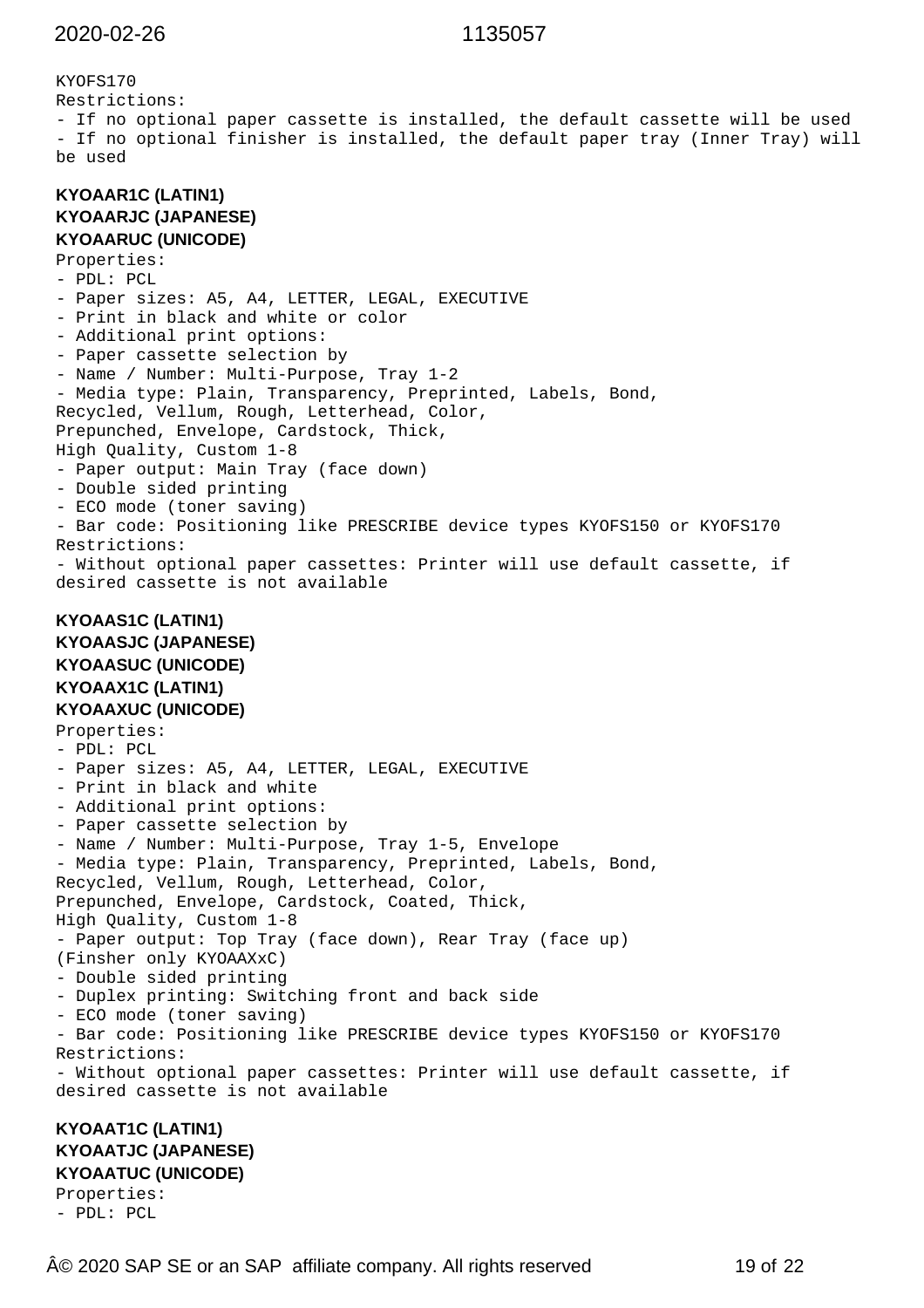- Paper sizes: A5, A4, LETTER, LEGAL, EXECUTIVE - Print in black and white - Additional print options: - Paper cassette selection by - Name / Number: Multi-Purpose, Tray 1-4 - Media type: Plain, Transparency, Preprinted, Labels, Bond, Recycled, Vellum, Rough, Letterhead, Color, Prepunched, Envelope, Cardstock, Thick, High Quality, Custom 1-8 - Paper output: Main Tray (face down) - Double sided printing - ECO mode (toner saving) - Bar code: Positioning like PRESCRIBE device types KYOFS150 or KYOFS170 Restrictions: - Without optional paper cassettes: Printer will use default cassette, if desired cassette is not available **KYOAAU1C (LATIN1) KYOAAUJC (JAPANESE) KYOAAUUC (UNICODE)** Properties: - PDL: PCL - Paper sizes: A5, A4, A3, LETTER, LEGAL, EXECUTIVE - Print in black and white or color - Additional print options: - Paper cassette selection by - Name / Number: Multi-Purpose, Tray 1-3 - Media type: Plain, Transparency, Preprinted, Labels, Bond, Recycled, Vellum, Rough, Letterhead, Color, Prepunched, Envelope, Cardstock, Thick, High Quality, Custom 1-8 - Paper output: Inner Tray (face down) - Job Separator Tray (face down) - with Finisher: Finisher Tray (face down) - Stapling: A4: top left, 1 staple bottum left, 1 staple left, 2 staples A4-R: top right, 1 staple top left, 1 staple top, 2 staples autostapling (not supported by POSS): 2 - 50 pages - Jogging: Finisher Tray (face down) (not supported by POSS) - Color mode: Color (if supported by printer) / Monochrome - Duplex printing: standard - ECO mode (toner saving mode) - Bar code: Positioning compatible to PRESCRIBE device types KYOFS150 or KYOFS170 Restrictions: - If no optional paper cassette is installed, the default cassette will be used - If no optional finisher is installed, the default paper tray (Inner Tray) will be used **KYOAAV1C (LATIN1) KYOAAVJC (JAPANESE) KYOAAVUC (UNICODE)**

Properties: - PDL: PCL - Paper sizes: A5, A4, A3, LETTER, LEGAL, EXECUTIVE

- Print in black and white - Additional print options:
- © 2020 SAP SE or an SAP affiliate company. All rights reserved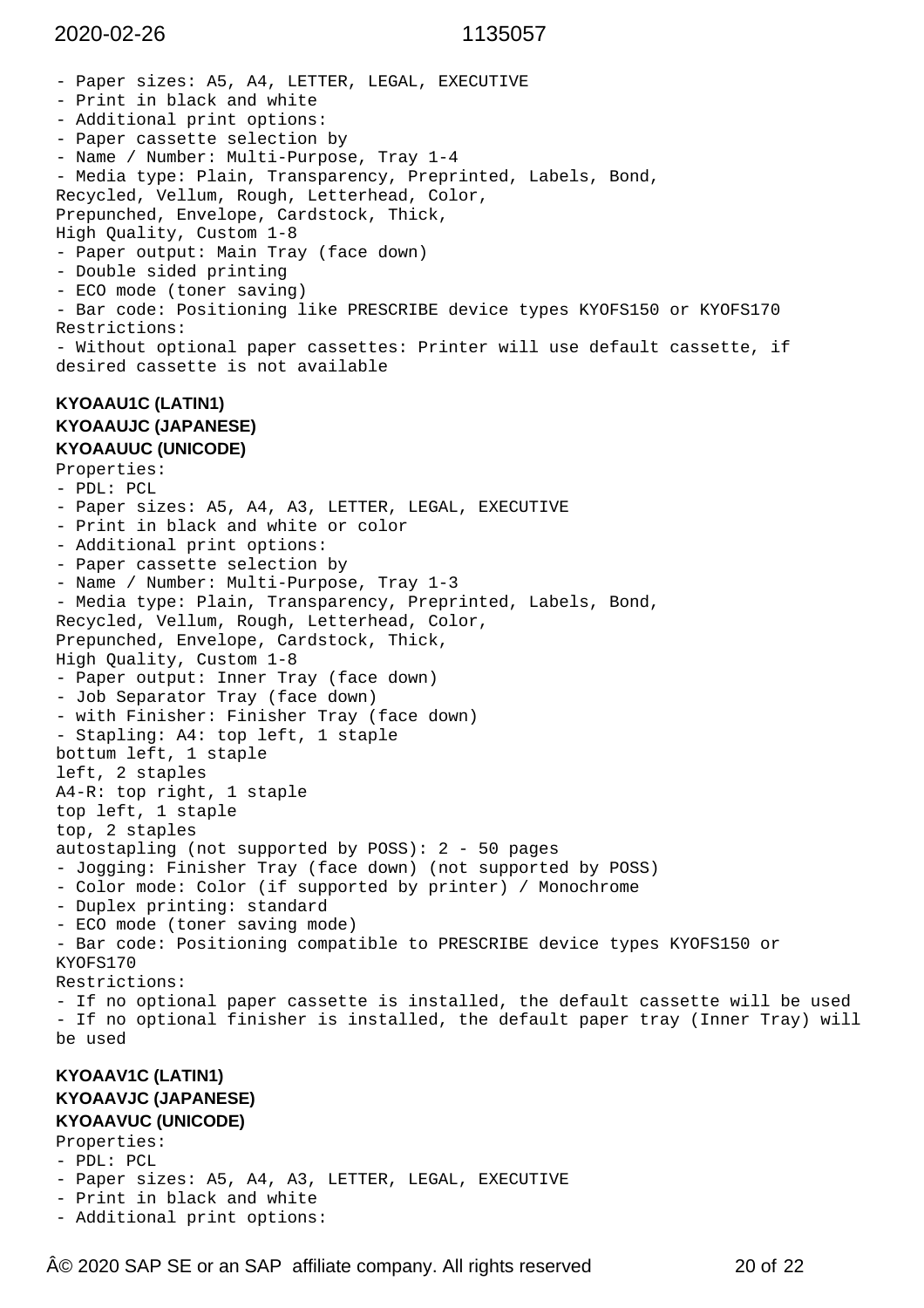- Paper cassette selection by - Name / Number: Multi-Purpose, Tray 1-4 - Media type: Plain, Transparency, Preprinted, Labels, Bond, Recycled, Vellum, Rough, Letterhead, Color, Prepunched, Envelope, Cardstock, Thick, High Quality, Custom 1-8 - Paper output: Inner Tray (face down) - Job Separator Tray (face down) - with Finisher: Finisher Tray (face down) - Stapling: A4: top left, 1 staple bottum left, 1 staple left, 2 staples A4-R: top right, 1 staple top left, 1 staple top, 2 staples autostapling (not supported by POSS): 2 - 50 pages - Jogging: Finisher Tray (face down) (not supported by POSS) - Color mode: Monochrome - Duplex printing: standard - ECO mode (toner saving mode) - Bar code: Positioning compatible to PRESCRIBE device types KYOFS150 or KYOFS170 Restrictions: - If no optional paper cassette is installed, the default cassette will be used - If no optional finisher is installed, the default paper tray (Inner Tray) will be used

### **Support information:**

New printer or MFP: We plan to support all new MFP and printer models we introduce in the market.

Detailed support situation for each MFP model will be documented in this SAP note.

Legacy printer: If you need, please contact with KYOCERA Document Solutions sales company in your country or use the internet: www.kyoceradocumentsolutions.eu

# **Weitere Komponenten**

| Komponente     | <b>Beschreibung</b>   |
|----------------|-----------------------|
| BC-CCM-PRN-DVM | Druckeradministration |

# **Dieses Dokument referenziert auf**

| <b>SAP-Hinweis/KBA</b> | <b>Titel</b>                             |
|------------------------|------------------------------------------|
| 1097990                | Liste der Printer-Vendor-Wizard-Hinweise |